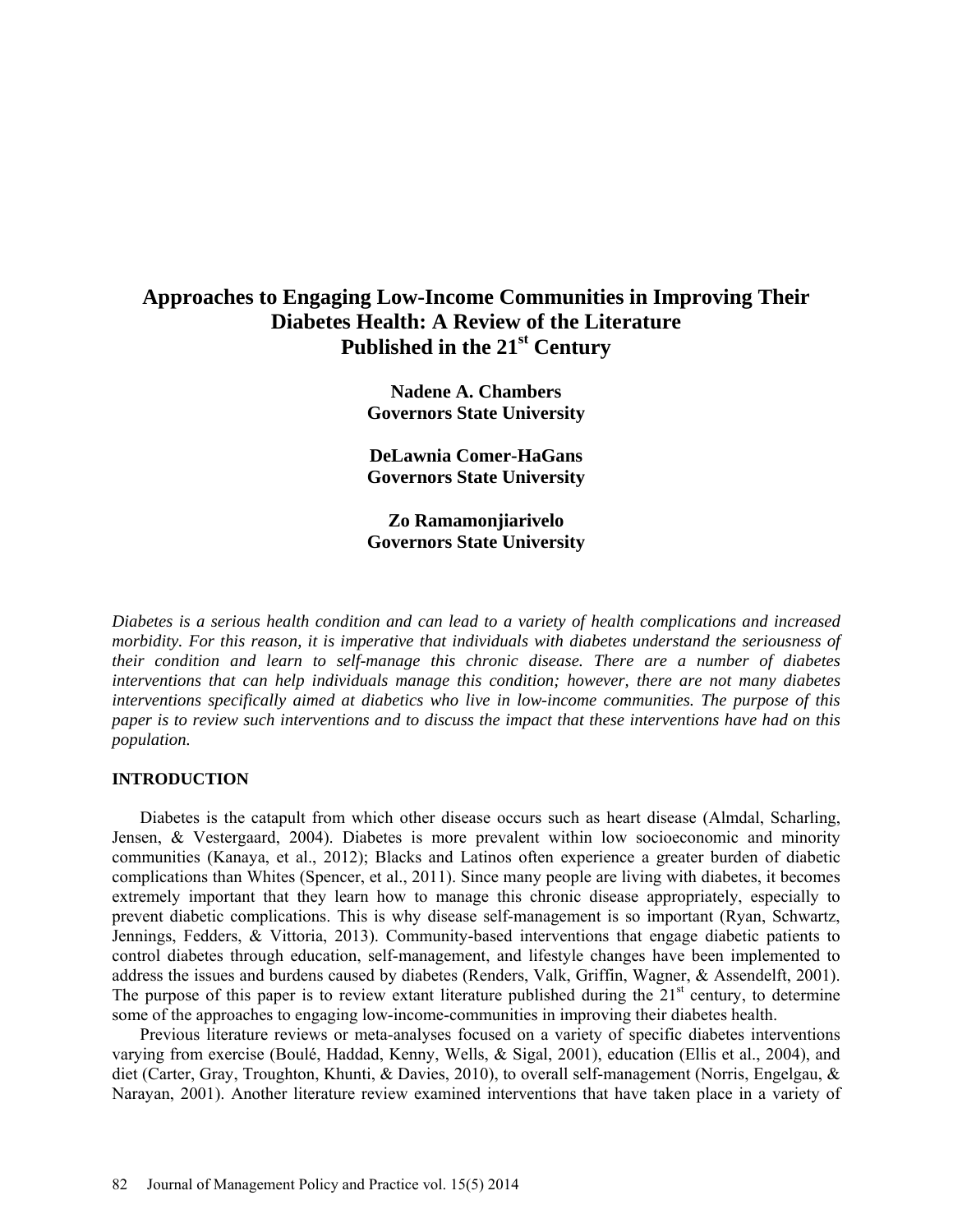settings such as within the primary care setting, community environment, and outpatient care services as well as in different countries (Renders, et al., 2001). Another review has also looked at diabetes in conjunction with other diseases such as cardiovascular disease, hypertension, and obesity (Jenum, et al., 2006). Other reviews included randomized-controlled trials only (Norris et al., 2001), or costeffectiveness analyses only (Loveman et al., 2003). Our study differs from previous reviews in that it reviews interventions with a major focus on diabetes. It reviews studies conducted in the US only, but it considers all the different community-based interventions, for a low-income diabetic population, that were published from January 2001 until August  $31<sup>st</sup> 2013$ .

### **METHODOLOGY**

### **Identification of Interventions**

The search for published community-based interventions, from January 2001 until August 31, 2013, that addressed diabetes among a low-income population in the United States, was conducted using electronic databases PubMed, CINAHL, and ABI Inform. We originally used additional data bases such as ProQuest, EBSCO, Academic Search Premier and Google Scholar, but we found duplicated articles across all the databases. Therefore, it was deemed necessary to use PubMed, CINAHL, and ABI Inform. We used keywords "diabetes", "low-income communities", and "interventions". Using keyword "diabetes" pulled up all the articles related to diabetes.

### **Study Selection**

We gathered a total of 199 articles, of which 53 articles were removed because they were duplicates. From the remaining 146 articles, 98 articles were removed because they did not meet our inclusion criteria. We excluded interventions that were not intended for low-income communities, interventions implemented in other countries, articles that reported only the process of subjects' recruitment, interventions that did not directly address diabetes, studies that used secondary data and did not involve community intervention, and literature reviews. As a result our final sample consisted of 48 articles.

### **RESULTS**

Of the 48 articles included in this review, 27 studies (56%) were published during the last three to four years of the study period (2010-2013), which might suggest a growing trend in the publication of community-based interventions related to low-income diabetics. These 48 articles were categorized according to the following variables: (1) purpose of the intervention, (2) target population, (3) type of intervention, (4) techniques used in the intervention, (5) healthcare providers involved in the intervention, (6) number of diseases addressed in the intervention, (7) geographic location of the intervention, (8) facilities used for the intervention, (9) study design to evaluate the effectiveness of the intervention, and the (10) results of the intervention.

### **Purpose of the Intervention**

The purpose of the intervention falls into three categories: interventions to prevent diabetes among populations at risk, interventions to treat and care for diabetics, and interventions that addressed diabetes complications such as amputation and depression. A total of 14 interventions were aimed at preventing diabetes, 31 interventions were aimed at controlling and caring for diabetics, and four interventions were aimed at preventing diabetes complications (McKee, 2011; Scollan-Koliopoulos, 2004; Spencer, 2013; Walker, 2001). One of these interventions combined both diabetes prevention and care (McCloskey, 2009). For the sake of saving space, we did not include in-text citation strings with more than six authors; however, tables with all the authors are provided to summarize our findings. The summary of this finding is presented in Table 1.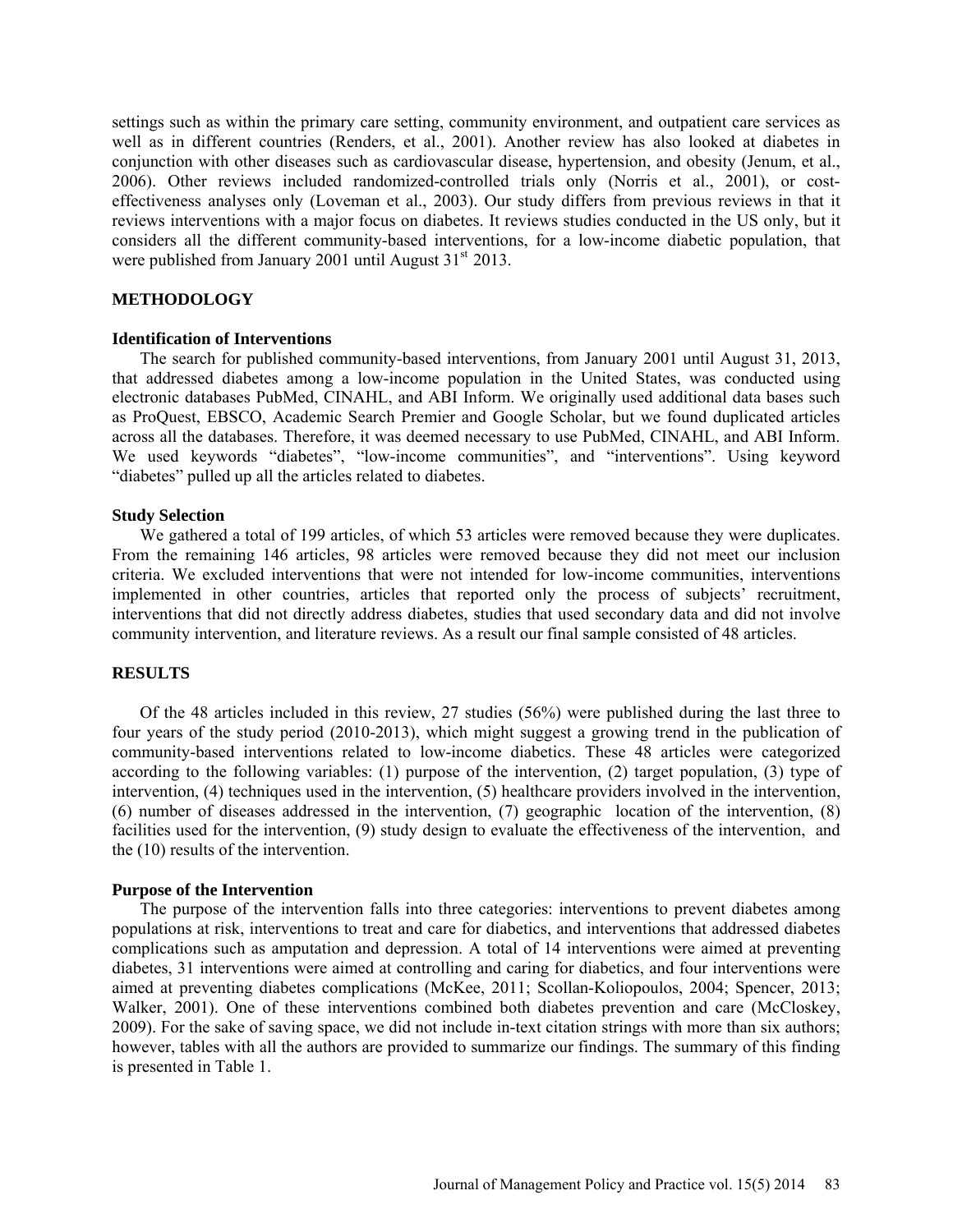|                          |                                  | PURPOSE OF THE INTERVENTION |                                |           |                  |          |                  | <b>SUBJECT'S ETHNICITY</b> |        |                                   |              |                       |
|--------------------------|----------------------------------|-----------------------------|--------------------------------|-----------|------------------|----------|------------------|----------------------------|--------|-----------------------------------|--------------|-----------------------|
|                          | Preven-<br>$\operatorname{tion}$ | Treatment,<br>Care          | Prevention of<br>Complications | Hispanics |                  |          | African American |                            | Asian  | Races<br>$\overline{\mathsf{AL}}$ | All<br>Races | Multiple<br>Races     |
|                          |                                  |                             |                                | Women     | Men and<br>Women | Women    | Men and<br>Women | Children                   | Adults | Elderly                           | Children     | Adults                |
|                          |                                  | ×                           |                                |           |                  |          |                  |                            |        |                                   |              | $\Join$               |
|                          |                                  |                             | $\times$                       |           |                  |          |                  |                            |        |                                   |              | $\times$              |
|                          | $\times$                         |                             |                                |           |                  | $\times$ |                  |                            |        |                                   |              |                       |
|                          |                                  | ×                           |                                |           | ×                |          |                  |                            |        |                                   |              |                       |
|                          |                                  | $\times$                    |                                |           | $\Join$          |          |                  |                            |        |                                   |              |                       |
| Koliopoulos<br>(2004)    |                                  |                             | ×                              |           |                  |          | ×                |                            |        |                                   |              | $\boldsymbol{\times}$ |
|                          |                                  | ×                           |                                |           |                  |          | $\times$         |                            |        |                                   |              |                       |
|                          |                                  | ×                           |                                |           | ×                |          |                  |                            |        |                                   |              |                       |
|                          |                                  | ×                           |                                |           | ×                |          |                  |                            |        |                                   |              |                       |
|                          | ×                                |                             |                                |           | ×                |          |                  |                            |        |                                   |              |                       |
| Lujan et al.<br>$(2007)$ |                                  | ×                           |                                |           | ×                |          |                  |                            |        |                                   |              |                       |
|                          |                                  | ×                           |                                |           |                  |          |                  |                            |        | $\times$                          |              | ×                     |
| Culica, et al.<br>(2008) |                                  | $\times$                    |                                |           | ×                |          |                  |                            |        |                                   |              |                       |
|                          |                                  | ×                           |                                |           | $\times$         |          |                  |                            |        |                                   |              |                       |

# TABLE 1<br>PURPOSES OF THE INTERVENTIONS AND SUBJECTS' RACE/ETHNICITY **PURPOSES OF THE INTERVENTIONS AND SUBJECTS' RACE/ETHNICITY**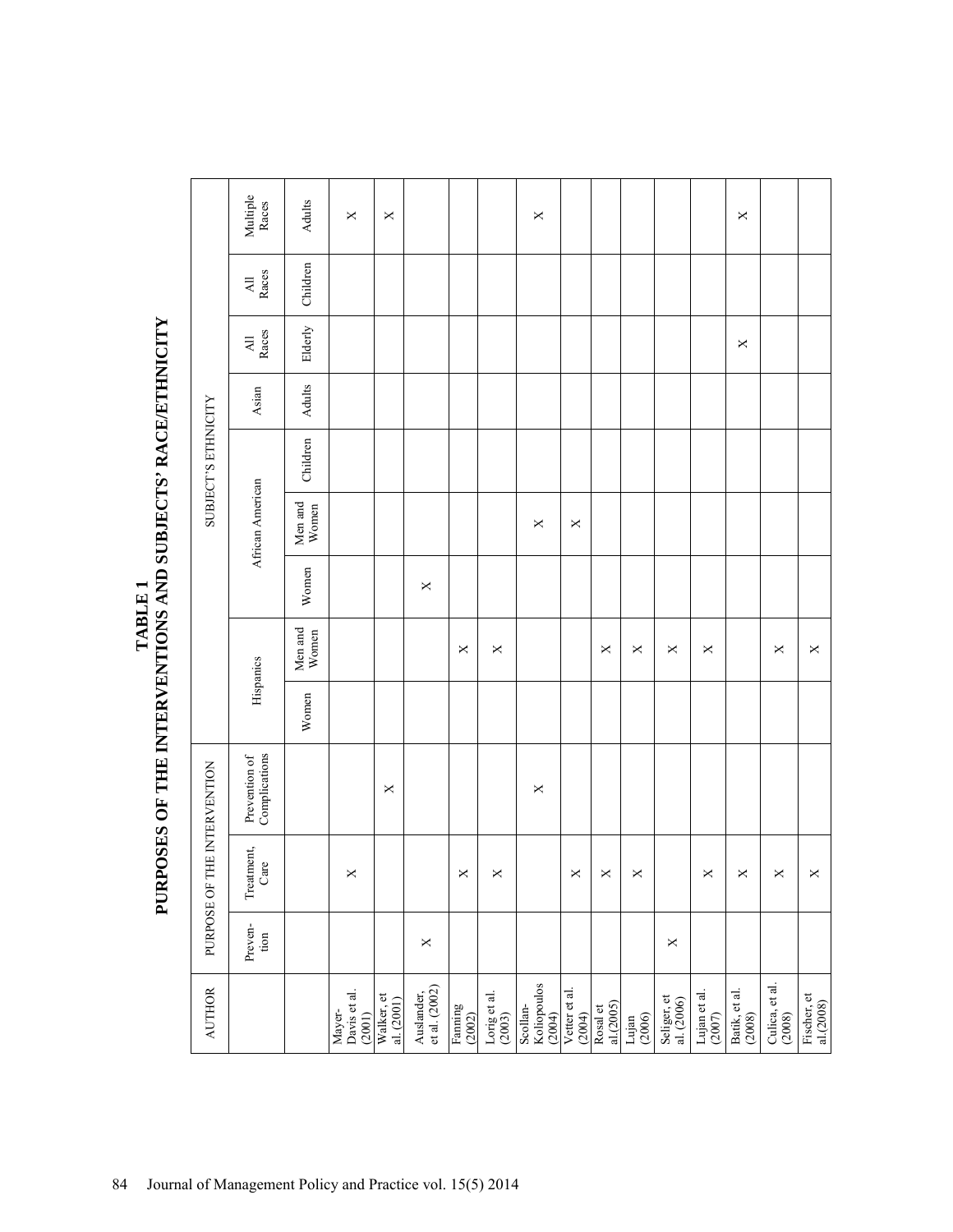| Rust et al.<br>(2008)                |          | $\times$              |         |                |         |  |         | $\pmb{\times}$ |
|--------------------------------------|----------|-----------------------|---------|----------------|---------|--|---------|----------------|
| Sekhobo, et<br>al. (2008)            |          | $\times$              |         |                |         |  |         | $\pmb{\times}$ |
| Gary et al.<br>(2009)                |          | $\times$              |         |                | $\Join$ |  |         |                |
| McCloskey<br>(2009)                  | $\times$ | $\times$              |         | $\Join$        |         |  |         |                |
| Merriam<br>(2009)                    | $\times$ |                       |         | ×              |         |  |         |                |
| Rosal et al.<br>(2009)               |          | $\boldsymbol{\times}$ |         | $\Join$        |         |  |         |                |
| Whittemore<br>et al.(2009)           | $\Join$  |                       |         |                |         |  |         | $\pmb{\times}$ |
| Delgadillo<br>et al.(2010)           | $\times$ |                       |         |                |         |  |         | $\Join$        |
| Ell et al.<br>(2010)                 |          | $\times$              |         | $\pmb{\times}$ |         |  |         |                |
| Otero-<br>Sabogal et<br>al. (2010)   |          | $\times$              |         | $\Join$        |         |  |         |                |
| Parikh et al.<br>$(2010)$            | $\times$ |                       |         |                |         |  |         | $\pmb{\times}$ |
| Samuels et<br>al. (2010)             | $\times$ |                       |         |                |         |  | $\Join$ |                |
| Allen et al.<br>(2011)               | $\times$ |                       |         |                |         |  |         | $\pmb{\times}$ |
| Egede, et al.<br>(2011) $\,$         |          | $\times$              |         |                |         |  |         | $\Join$        |
| Fischer et<br>al. $(2011)$           |          | $\times$              |         |                |         |  |         | ×              |
| McKee et<br>al. $(2011)$             |          |                       | $\Join$ | $\pmb{\times}$ |         |  |         | $\pmb{\times}$ |
| Millard et<br>al(2011)               | $\times$ |                       |         | $\Join$        |         |  |         |                |
| Tsimikas, et al. $(2011)$<br>Philis- |          | $\times$              |         | $\pmb{\times}$ |         |  |         |                |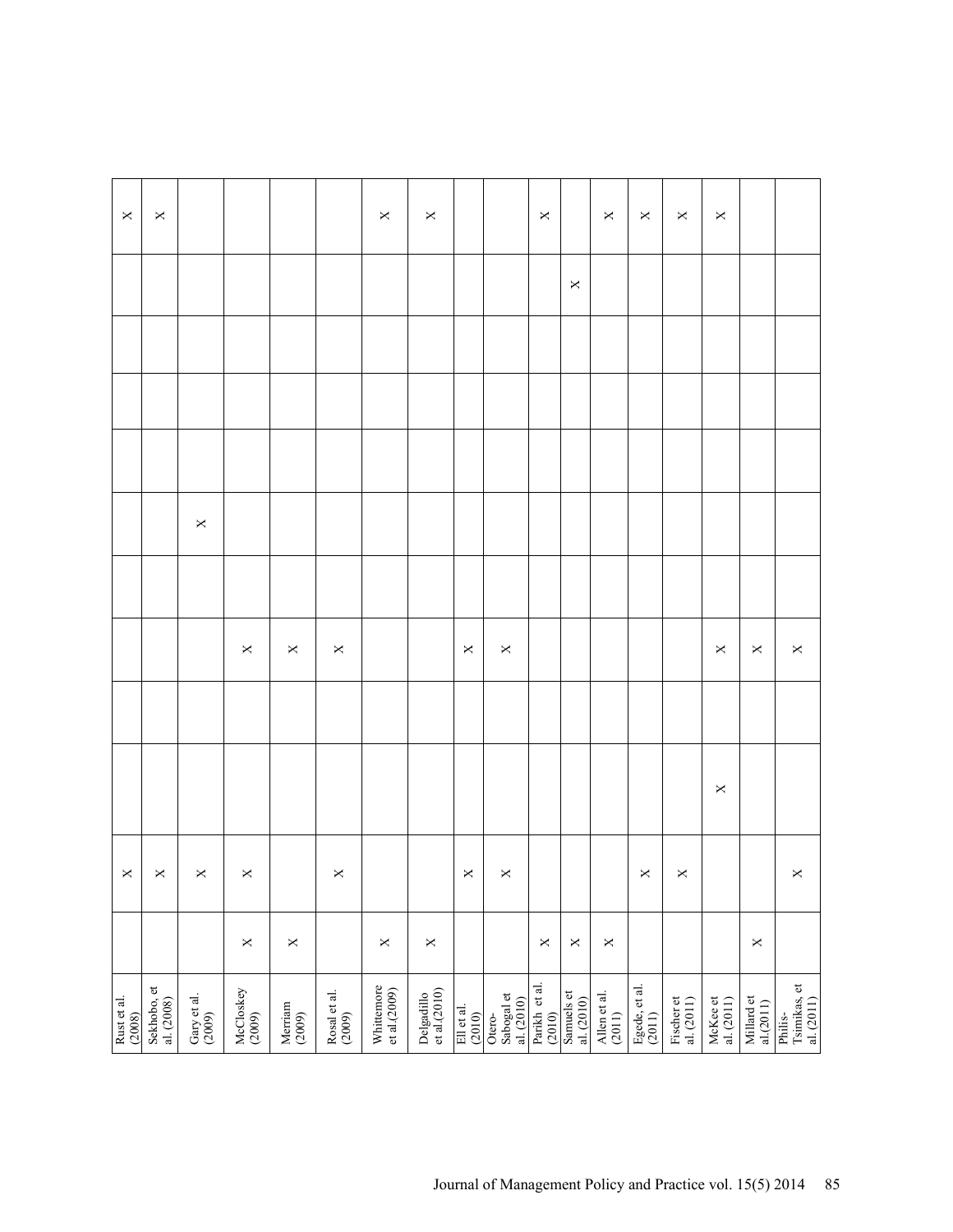|                        |                            | $\pmb{\times}$           |                                              |                        | $\Join$                   | $\Join$                   | $\Join$                 |                         |                       |                        |                               | $\pmb{\times}$                          | $\pmb{\times}$                               |                         | $\pmb{\times}$            |
|------------------------|----------------------------|--------------------------|----------------------------------------------|------------------------|---------------------------|---------------------------|-------------------------|-------------------------|-----------------------|------------------------|-------------------------------|-----------------------------------------|----------------------------------------------|-------------------------|---------------------------|
|                        |                            |                          |                                              |                        |                           |                           |                         |                         |                       |                        |                               |                                         |                                              |                         |                           |
|                        |                            |                          |                                              |                        |                           |                           |                         |                         |                       |                        |                               |                                         |                                              |                         |                           |
|                        |                            |                          |                                              |                        |                           |                           |                         |                         |                       | $\Join$                |                               |                                         |                                              |                         |                           |
|                        |                            |                          |                                              |                        |                           |                           |                         |                         |                       |                        | $\Join$                       |                                         |                                              |                         |                           |
|                        |                            |                          |                                              |                        |                           |                           |                         |                         | $\mathsf{X}$          |                        |                               |                                         |                                              |                         |                           |
|                        |                            |                          |                                              |                        |                           |                           |                         |                         |                       |                        |                               |                                         |                                              |                         |                           |
| $\boldsymbol{\times}$  | $\pmb{\times}$             |                          | $\mathsf{X}% _{0}\!\left( \mathsf{X}\right)$ | $\Join$                |                           |                           |                         | $\Join$                 |                       |                        |                               |                                         |                                              |                         |                           |
|                        |                            |                          |                                              |                        |                           |                           |                         |                         |                       |                        |                               |                                         |                                              | $\Join$                 |                           |
|                        |                            |                          |                                              |                        |                           |                           |                         |                         |                       |                        |                               |                                         |                                              |                         | $\Join$                   |
| $\pmb{\times}$         |                            | $\times$                 | $\boldsymbol{\times}$                        | $\boldsymbol{\times}$  | $\mathsf{X}^+$            | $\pmb{\times}$            |                         |                         | $\mathsf{X}^-$        | $\mathsf{X}$           |                               | $\boldsymbol{\times}$                   | $\mathsf{X}% _{0}\!\left( \mathsf{X}\right)$ | $\boldsymbol{\times}$   |                           |
|                        | $\pmb{\times}$             |                          |                                              |                        |                           |                           | $\times$                | $\boldsymbol{\times}$   |                       |                        | $\boldsymbol{\times}$         |                                         |                                              |                         |                           |
| Rosal et al.<br>(2011) | Ruggiero, et<br>al. (2011) | Spencer et<br>al. (2011) | Welch et al.<br>(2011)                       | Brown et al.<br>(2012) | Gerber et al.<br>$(2012)$ | Huckfeldt et al. $(2012)$ | Kanaya et<br>al. (2012) | Ockene et<br>al. (2012) | Peek et al.<br>(2012) | Seto, et al.<br>(2012) | Sharma &<br>Fleming<br>(2012) | Ryan, at al.<br>(a) $\left(2013\right)$ | Ryan, et al.<br>(b) $(2013)$                 | Sorkin et al.<br>(2013) | Spencer et.<br>al. (2013) |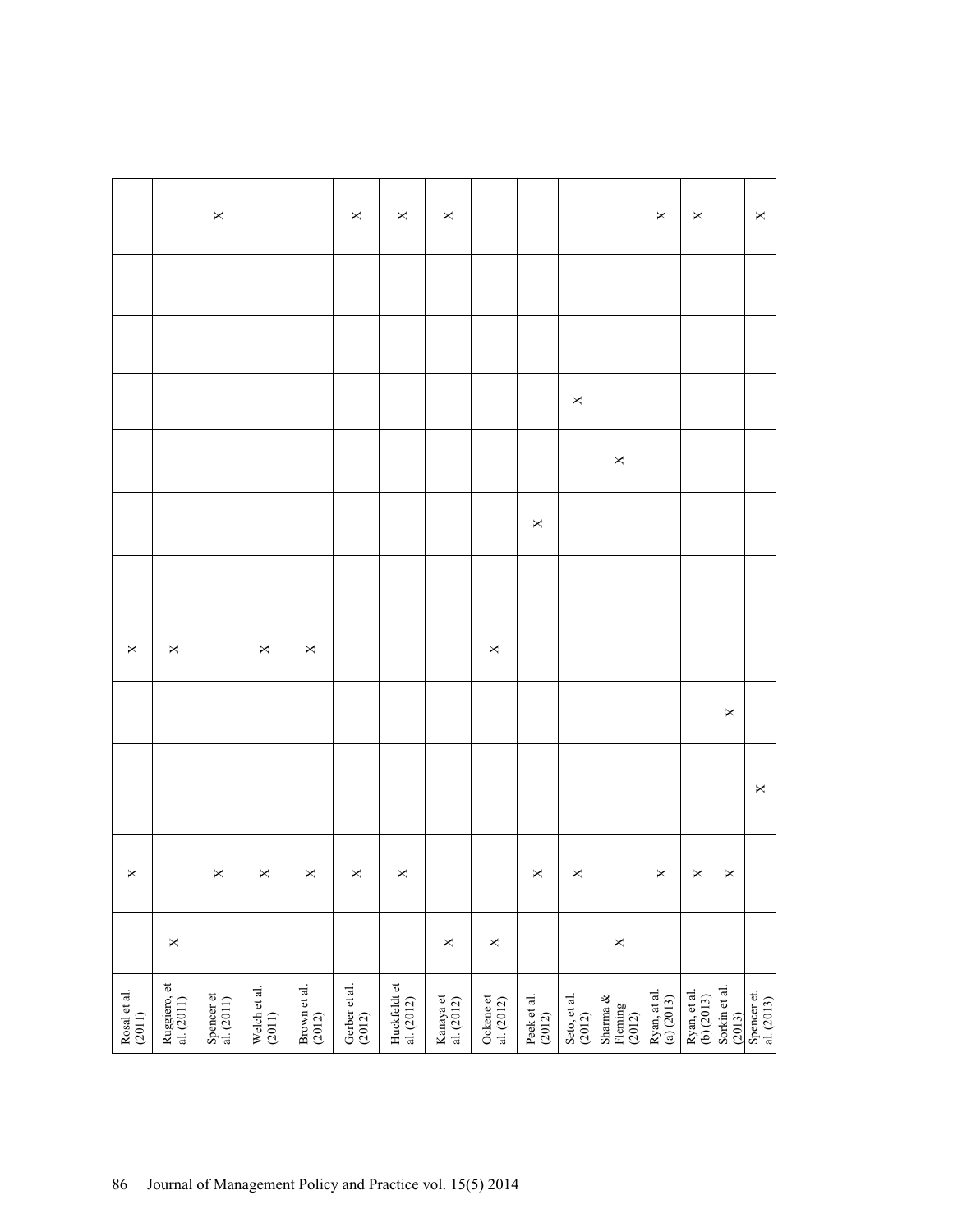### **Target Population**

The target population was divided into sub-categories such as race, gender and age. A total of 22 interventions were implemented for the Hispanic population, of which, 21 involved both males and females, and one intervention was targeted toward diabetic women (Sorkin, 2013). A total of six interventions targeted the African American population, of which, one intervention was aimed at African American women and another intervention was intended for African American children (Auslander, Haire-Joshu, Houston, Rhee, & Williams, 2002; Peek, 2012; Scollan-Koliopoulos, 2004; Sharma, 2012; Vetter, 2004). One intervention was for a low-income Asian American community based in California including men and women (Seto, 2012). In addition, regardless of race, we found another intervention aimed at the elderly population (Batik, 2008) and another intervention for all the children in the community. We found 20 interventions that targeted more than one race. Summary of the target population is found in Table 1.

### **Types of Interventions**

Our review found several interventions including weight management, diet, case management, selfcare and lifestyle, physical activity, medication adherence, and process redesign. Some studies included more than one intervention. We found a total of four interventions on weight management (Mayer-Davis, 2001; Ockene et al., 2012; Parikh et al., 2010), 12 interventions on diet, nine interventions on case management, 24 interventions on self-care, 13 interventions on physical activity promotion, four interventions on medication adherence (Allen et al., 2011; Ell et al., 2010; Gerber et al., 2012; McKee et al., 2011), and one intervention focused on the redesign of point-of care HbA1c testing for glycemic control and diabetic regimen intensification rate (Rust et al., 2008). The summary of the interventions is found in Table 2.

### **Techniques Used in the Interventions**

Some techniques used in these interventions included one or a combination of the following: education and counseling, phone calls, report card, home visits, clinic visits, diabetes, and the Internet. A total of 23 interventions included education and counseling, five interventions used phone calls (Ell et al., 2010; Kanaya et al., 2012; Peek et al., 2012; Rosal et al., 2011; Spencer et al., 2011), one intervention used report cards to monitor the health status of patients (Fischer et al., 2011), two studies used home visits (Sorkin et al., 2013; Spencer et al., 2011), one study used clinic visits (Spencer et al., 2011), two studies used the diabetes registry to reach diabetic patients, and one study used the Internet whereby subjects posted and monitored their daily health metrics (Mayer-Davis, 2001; Seto, Turner, Champagne, & Liu, 2012). One study used group meetings for peer support (Sorkin et al., 2013), and one intervention was aimed at changing the environment to improve children's health lifestyle (Samuels et al., 2010). The summary of techniques used is found in Table 2.

### **Health Care Providers Involved in the Interventions**

Our review found interventions that included one or more of the following health care providers: community health workers or health promoters (12 studies), lay community workers (3 studies) (Lujan, 2006; Lujan, Ostwald, & Ortiz, 2007; Seliger, Simons, & Maida, 2006), and clinicians including physicians, nurses, pharmacists, dieticians, and specialists (12 studies). The summary of the healthcare providers involved in the intervention is found in Table 2.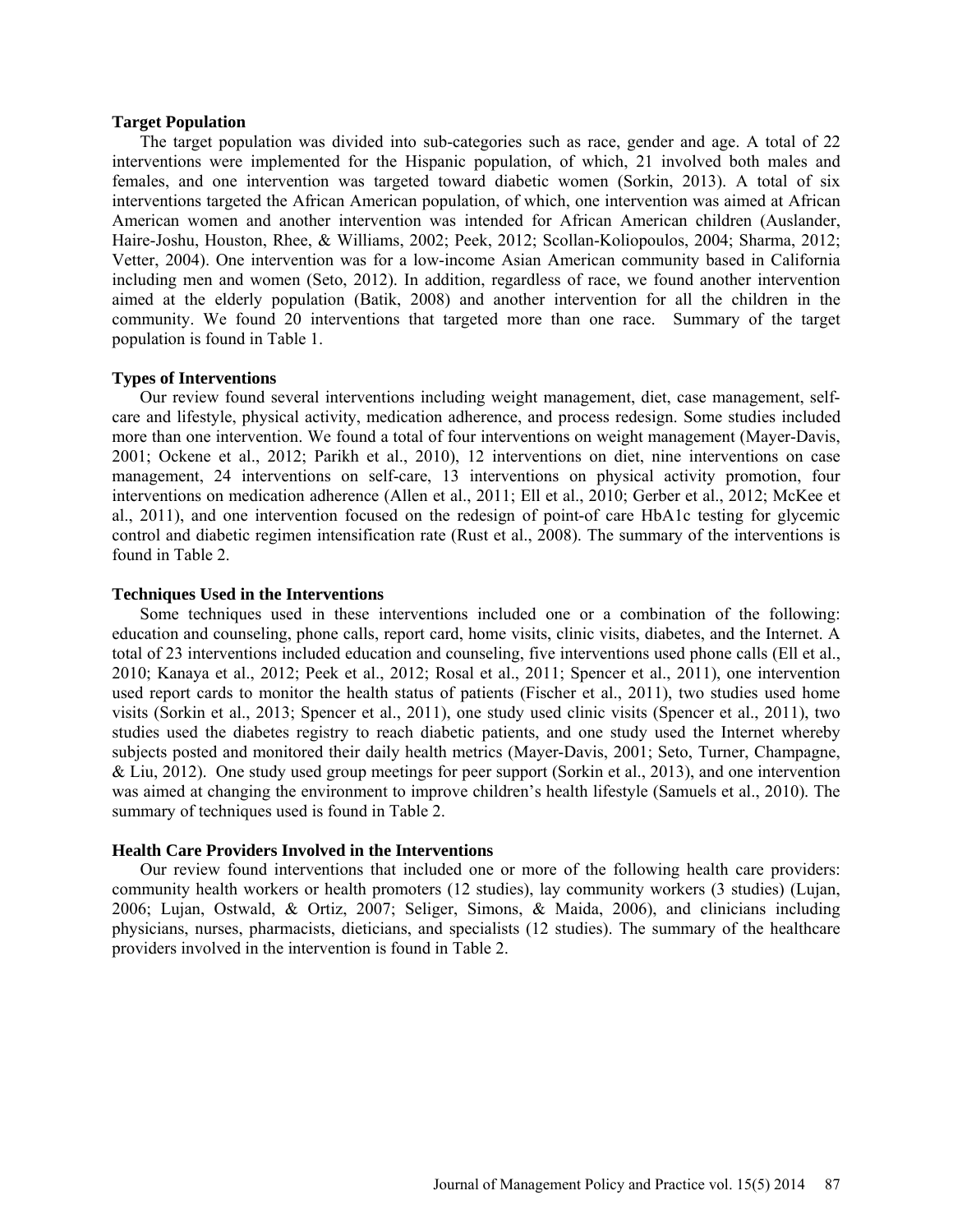| THAT THE S | $\blacksquare$<br>NINIMA)<br>VPFC OF INTENTINITIONS |
|------------|-----------------------------------------------------|
|------------|-----------------------------------------------------|

| Specialists, Dieticians<br>Physicians, Nurses,<br>Pharmacists,<br>Clinicians: |                              |                      |                         |               |                     |                               |                      |                     |                |                       |                     |                     |                      | ×                     |                    |                       |                    |                  |                       |                       | ×                       |                         | ×                 | $\times$                       |                      |
|-------------------------------------------------------------------------------|------------------------------|----------------------|-------------------------|---------------|---------------------|-------------------------------|----------------------|---------------------|----------------|-----------------------|---------------------|---------------------|----------------------|-----------------------|--------------------|-----------------------|--------------------|------------------|-----------------------|-----------------------|-------------------------|-------------------------|-------------------|--------------------------------|----------------------|
| Health Workers,<br>Lay Workers<br>Community                                   |                              |                      |                         |               |                     |                               | ×                    |                     | ×              | ×                     | ×                   |                     | ×                    |                       |                    |                       | ×                  | $\times$         |                       |                       |                         |                         |                   | ×                              |                      |
| Counseling,<br>Education                                                      |                              | ×                    |                         |               |                     | $\times$                      |                      |                     |                | ×                     | ×                   | ×                   | ×                    | ×                     |                    | ×                     |                    |                  | ×                     | $\boldsymbol{\times}$ | ×                       | ×                       | ×                 |                                | $\times$             |
| Physical<br>Activity                                                          |                              |                      |                         |               |                     |                               |                      |                     |                |                       |                     | ×                   |                      |                       |                    |                       |                    |                  | ×                     | ×                     | ×                       | ×                       |                   |                                | $\times$             |
| Self-Management,<br>Services Utilization,<br><b>Health Behaviors</b>          |                              |                      |                         |               | ×                   |                               |                      | ×                   | ×              | ×                     |                     |                     | ×                    | ×                     |                    |                       |                    |                  |                       | ×                     |                         |                         | ×                 | $\times$                       | $\times$             |
| Management<br>Case                                                            |                              |                      |                         | ×             |                     |                               | ×                    |                     |                |                       |                     |                     |                      |                       |                    | ×                     | ×                  |                  |                       |                       |                         |                         | $\times$          |                                |                      |
| Management,<br>eight<br>Diet<br>≥                                             | $\pmb{\times}$               |                      | ×                       |               |                     |                               |                      |                     |                |                       |                     |                     |                      |                       |                    |                       |                    |                  | $\boldsymbol{\times}$ |                       | ×                       | ×                       |                   |                                | $\times$             |
| Authors                                                                       | Mayer-Davis et al.<br>(2001) | Walker et al. (2001) | Auslander et al. (2002) | Faming (2002) | Lorig et al. (2003) | Scollan-Koliopoulos<br>(2004) | Vetter et al. (2004) | Rosal et al. (2005) | Lujan $(2006)$ | Seliger et al. (2006) | Lujan et al. (2007) | Batik et al. (2008) | Culica et al. (2008) | Fischer et al. (2008) | Rust et al. (2008) | Sekhobo et al. (2008) | Gary et al. (2009) | McCloskey (2009) | Merriam (2009)        | Rosal et al. (2009)   | Whittemore et al.(2009) | Delgadillo et al.(2010) | Ell et al. (2010) | Otero-Sabogal et al.<br>(2010) | Parikh et al. (2010) |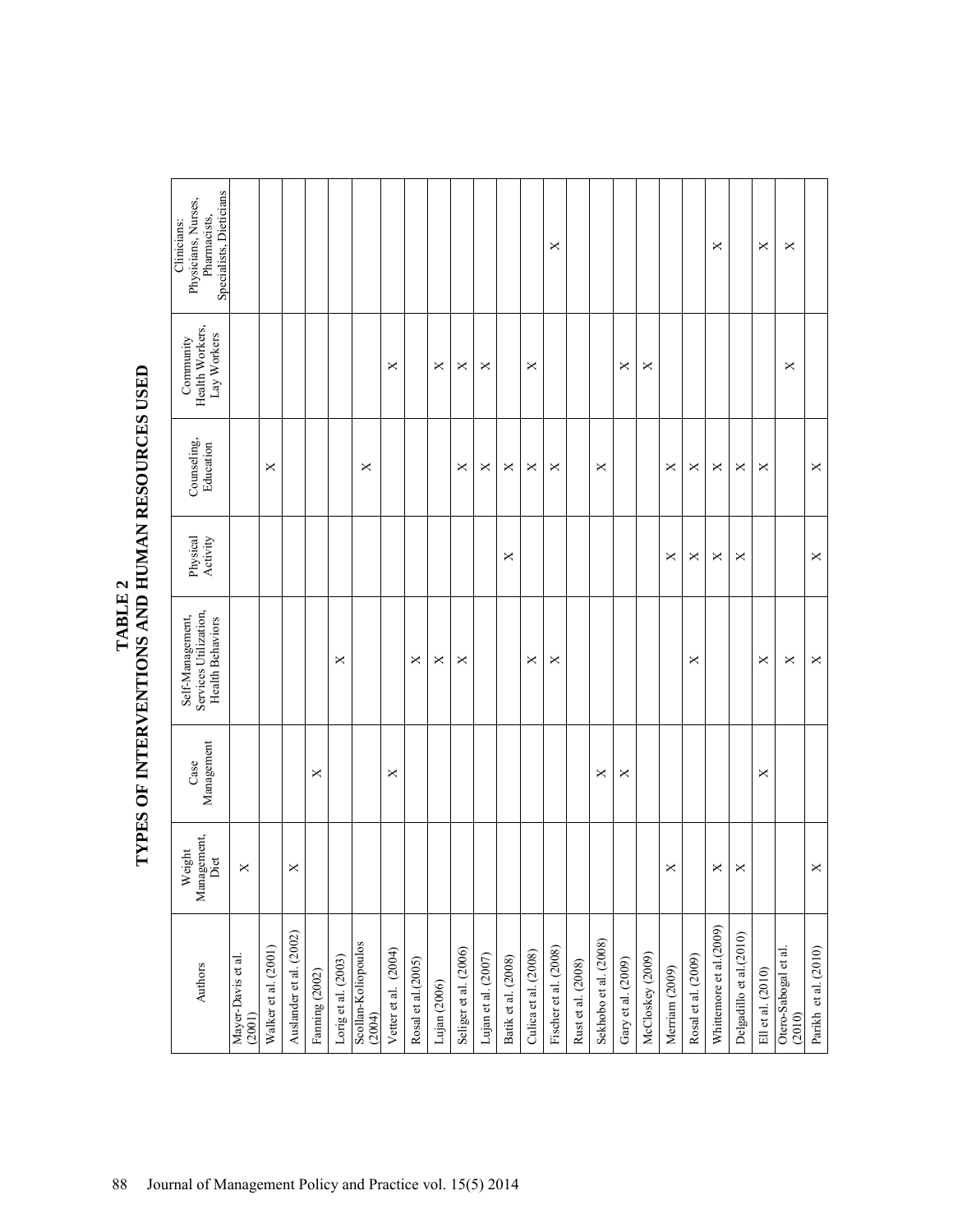|                       |                     | $\boldsymbol{\times}$ |                       | ×                   |                      |                                  |                     |                        |                       | ×                   |                     | $\times$             | $\times$                |                      |                      | $\times$              | $\times$           |                            | ×                      |                        |                      |                        |
|-----------------------|---------------------|-----------------------|-----------------------|---------------------|----------------------|----------------------------------|---------------------|------------------------|-----------------------|---------------------|---------------------|----------------------|-------------------------|----------------------|----------------------|-----------------------|--------------------|----------------------------|------------------------|------------------------|----------------------|------------------------|
|                       | $\times$            |                       |                       |                     |                      |                                  |                     | $\times$               | ×                     |                     | ×                   | ×                    |                         | ×                    |                      |                       |                    |                            |                        |                        |                      | ×                      |
|                       |                     |                       |                       | $\times$            |                      | $\times$                         | ×                   |                        | $\times$              |                     |                     |                      | $\times$                | ×                    |                      | $\times$              |                    |                            | ×                      |                        | ×                    |                        |
| $\mathsf{X}$          | ×                   |                       |                       |                     | $\times$             |                                  | ×                   |                        |                       |                     |                     | X                    |                         |                      |                      |                       |                    | $\times$                   |                        |                        | ×                    |                        |
| $\times$              | ×                   |                       |                       | $\times$            |                      | $\Join$                          | $\mathsf{X}$        | $\Join$                | $\times$              |                     | ×                   |                      |                         |                      | $\pmb{\times}$       | $\boldsymbol{\times}$ | $\times$           |                            | $\pmb{\times}$         | $\times$               |                      | X                      |
|                       |                     | X                     |                       |                     |                      |                                  |                     |                        |                       | $\times$            |                     |                      | $\times$                |                      |                      |                       | $\times$           |                            |                        |                        |                      |                        |
| $\times$              |                     |                       |                       |                     | $\times$             |                                  | $\times$            |                        |                       |                     |                     | $\times$             |                         | $\times$             | $\times$             |                       |                    |                            |                        |                        | $\times$             |                        |
| Samuels et al. (2010) | Allen et al. (2011) | Egede et al. (2011)   | Fischer et al. (2011) | McKee et al. (2011) | Millard et al.(2011) | Philis-Tsimikas et al.<br>(2011) | Rosal et al. (2011) | Ruggiero et al. (2011) | Spencer et al. (2011) | Welch et al. (2011) | Brown et al. (2012) | Gerber et al. (2012) | Huckfeldt et al. (2012) | Kanaya et al. (2012) | Ockene et al. (2012) | Peek et al. (2012)    | Seto et al. (2012) | Sharma & Fleming<br>(2012) | Ryan et al. (a) (2013) | Ryan et al. (b) (2013) | Sorkin et al. (2013) | Spencer et. al. (2013) |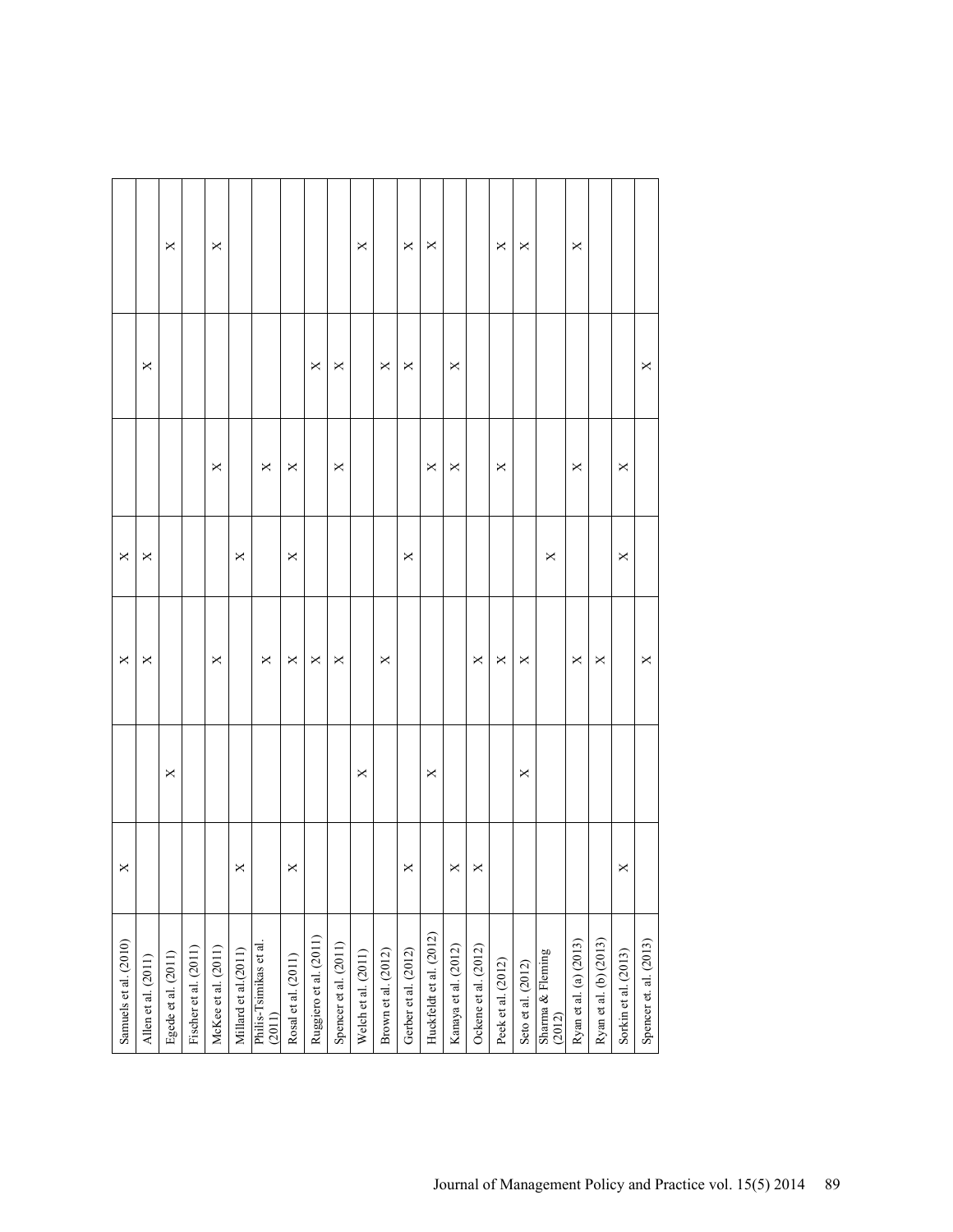### **Number of Diseases Addressed in the Interventions**

While the majority of the interventions were exclusively for diabetes (44 studies), another intervention was not age- or health-status specific as it was related to diabetes screening (Seliger et al., 2006), and three interventions involved diabetes and other chronic diseases such as lung disease, heart disease, cardiovascular disease, and hypertension (Allen et al., 2011; Lorig, 2003; McKee et al., 2011).

### **Geographic Locations of the Interventions**

Among the interventions that specified their respective geographic locations, we found three studies located in rural areas (Egede, Strom, Fernandes, Knapp, & Rojugbokan, 2011; Mayer-Davis, 2001; Millard et al., 2011) and 13 studies in urban areas.

### **Facilities Used for the Interventions**

We found a total of 13 interventions administered at community health centers and 10 interventions at primary care facilities or clinics. In addition, two interventions were church-based (Lujan, 2006; Scollan-Koliopoulos, 2004), three interventions were home-based (McKee et al., 2011; Peek et al., 2012; Vetter, 2004) and two interventions were administered at public health departments (Delgadillo et al., 2010; Kanaya et al., 2012).

### **Study Designs Used to Evaluate the Interventions**

The majority of intervention evaluations used randomized controlled trials (28 interventions). Eight studies used non-randomized pre-post design, two studies used cost-effectiveness analysis (Brown et al., 2012; Fanning, 2002), one study used effectiveness analysis (Fischer, Mackenzie, McCullen, Everhart, & Estacio, 2008), and another study used retrospective design (Sekhobo, Wang, & Ferrari, 2008). In addition, four studies used surveys (Fischer et al., 2011; Otero-Sabogal et al., 2010; Parikh et al., 2010; Scollan-Koliopoulos, 2004) and another four studies were qualitative using case studies, interviews, or focus groups (Huckfeldt et al., 2012; McCloskey, 2009; Merriam et al., 2009; Peek et al., 2012). Among these studies, we found seven pilot studies, three feasibility studies (Culica, Walton, Harker, & Prezio, 2008; Rust et al., 2008; Ryan, Schwartz, Jennings, Fedders, & Vittoria, 2013), and one observational study (Fanning, 2002). The summary of the study designs is in table 3.

### **Results of the Interventions**

A total of 36 interventions reported significant improvement on their variables of interest, three interventions reported partially significant improvement, and two interventions generated partially significant results (McKee et al., 2011; Millard et al., 2011; Sharma & Fleming, 2012). The intervention that used a report card to monitor diabetes did not have a significant impact on the subjects (Fischer et al., 2011) and one intervention did not evaluate its effect on the subjects (Sorkin et al., 2013). A mid-point review of the intervention on changing childhood environment suggested some improvement in children's lifestyle, but no statistical analyses were performed (Samuels et al., 2010). We could not get the results from eight interventions because they are not yet completed.

Of the 22 completed interventions that used randomized controlled trials, 18 reported significant results (81%). In addition, seven of the eight non-randomized pre-post interventions reported significant results (Auslander, Haire-Joshu, Houston, Rhee, & Williams, 2002; Otero-Sabogal et al., 2010; Ruggiero, Oros, & Choi, 2011; Rust et al., 2008; Ryan, Jennings, Vittoria, & Fedders, 2013; Samuels et al., 2010; Seto et al., 2012). The intervention for the prevention of diabetes among African American children found that the intervention made a significant difference in the reduction of energy and fat intake between the boys in the intervention and control groups. No significant difference was found in the energy intake between girls in the intervention and control groups (Sharma & Fleming, 2012). The authors, Sharma and Fleming (2012), recommended future interventions to design a special study for girls only. The internetbased intervention produced significant results in terms of low-density lipoprotein (LDL) decrease but the levels of triglycerides increased among people who were more active using chat messages. The authors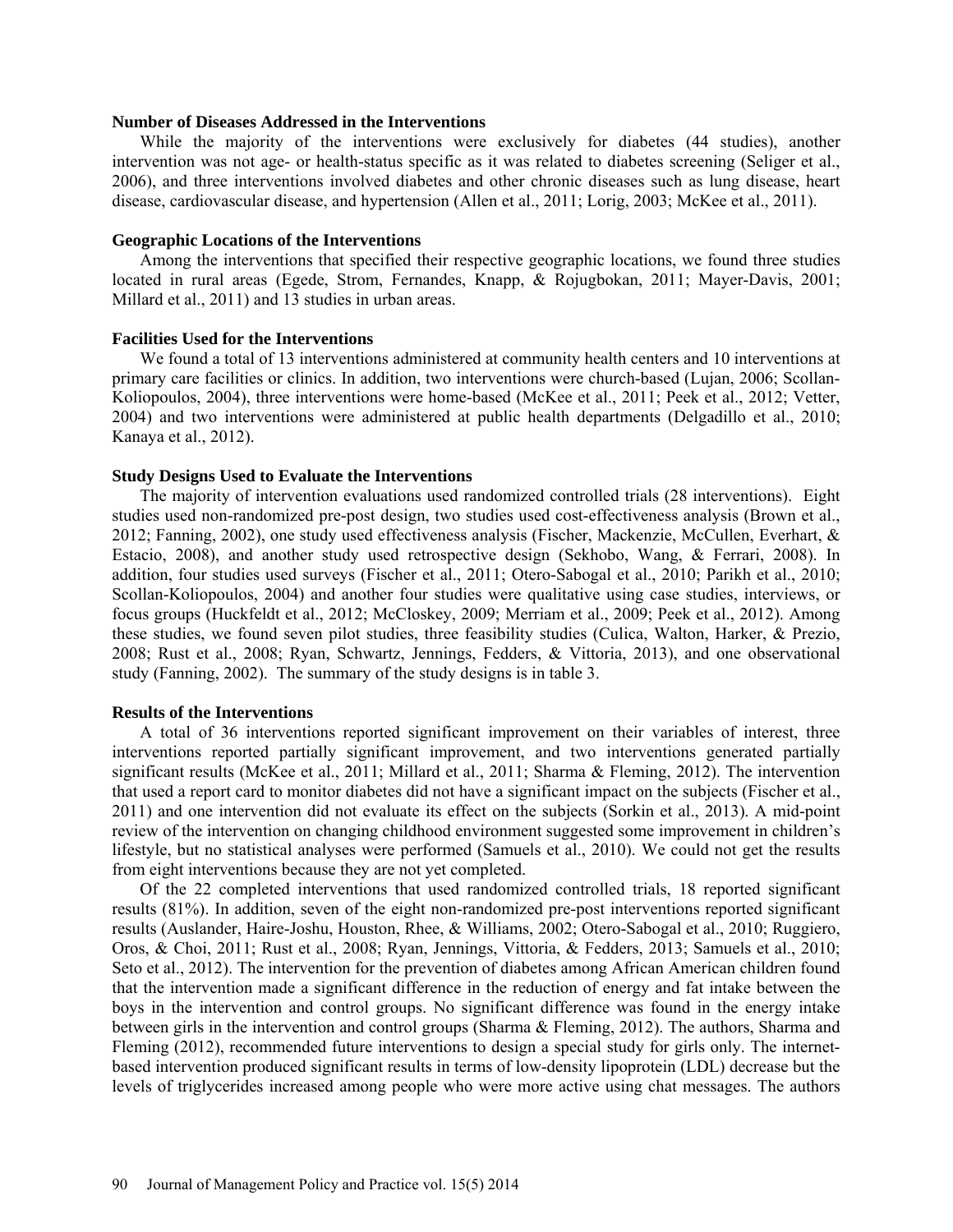suggested that an Internet-based intervention might be effective but costly to manage (Ryan, Schwartz, et al., 2013).

Some interventions focused on one or a combination of the following: weight management, diet, case management, self-management, and counseling or education yielded significant results. In addition, interventions that used community health workers only or community health workers coupled with clinicians also had significant results. The combination of phone calls and education also yielded significant results. Regardless of race, gender or age all the completed interventions that targeted the entire community or a certain group of the community produced significant results, except for the study on the use of a report card to control diabetes among adult diabetics which did not yield a significant effect (Fischer et al., 2011) and three studies that yielded partially significant effects (McKee et al., 2011; Millard et al., 2011; Sharma & Fleming, 2012).

Some authors who implemented interventions targeted toward Hispanic communities suggested that to be effective, the interventions need to be tailored to match the culture of the community (Lujan, 2006; Lujan et al., 2007; Rosal et al., 2011). In addition, they suggested that the use of community health workers or lay community workers were highly effective on interventions for the Hispanic population (Lujan, 2006; Lujan et al., 2007; Rosal et al., 2011; Spencer et al., 2011). Oftentimes it is difficult for a patient to spend a sufficient amount of time with a doctor and get all of their questions answered. Having a community health worker spend time with patients might help to alleviate this problem. Community health workers do a variety of things including patient education, identifying resources for patients, and providing case management(Spencer, et al., 2011). Thus, health care workers including doctors, nurses, and community health workers must be trained and culturally competent in order to relate to Latino individuals and to understand the patient's circumstances which may have a great bearing on their adherence to treatment(Sorkin, et al., 2013). Additionally, in order for some interventions to be successful, the entire family has to be involved. This is especially true with the Hispanic/Latino culture(Sorkin, et al., 2013).

Furthermore, in order to have successful interventions in a low-income community, there must be a sense of trust between the workers and community members. Community members should be involved to help design the intervention. There must also be collaboration among community organizations, and a way to track the progress of the intervention so that changes can be made if necessary(Parra-Medina, et al., 2004).

In general, the interventions had significant impact on the target populations. With respect to the purpose of the intervention, 9 of 11 completed interventions to prevent diabetes or reduce diabetes risk levels generated significant results. In addition, 26 of 27 completed interventions towards diabetes control and care yielded significant outcomes and 3 of 4 of the completed interventions that focused on diabetes complications provided significant results (Scollan-Koliopoulos, 2004; Michael S. Spencer, Hawkins, Espitia, Sinco,  $\&$  et al., 2013; Walker, 2001). The summary of the results of the interventions is in Table 3.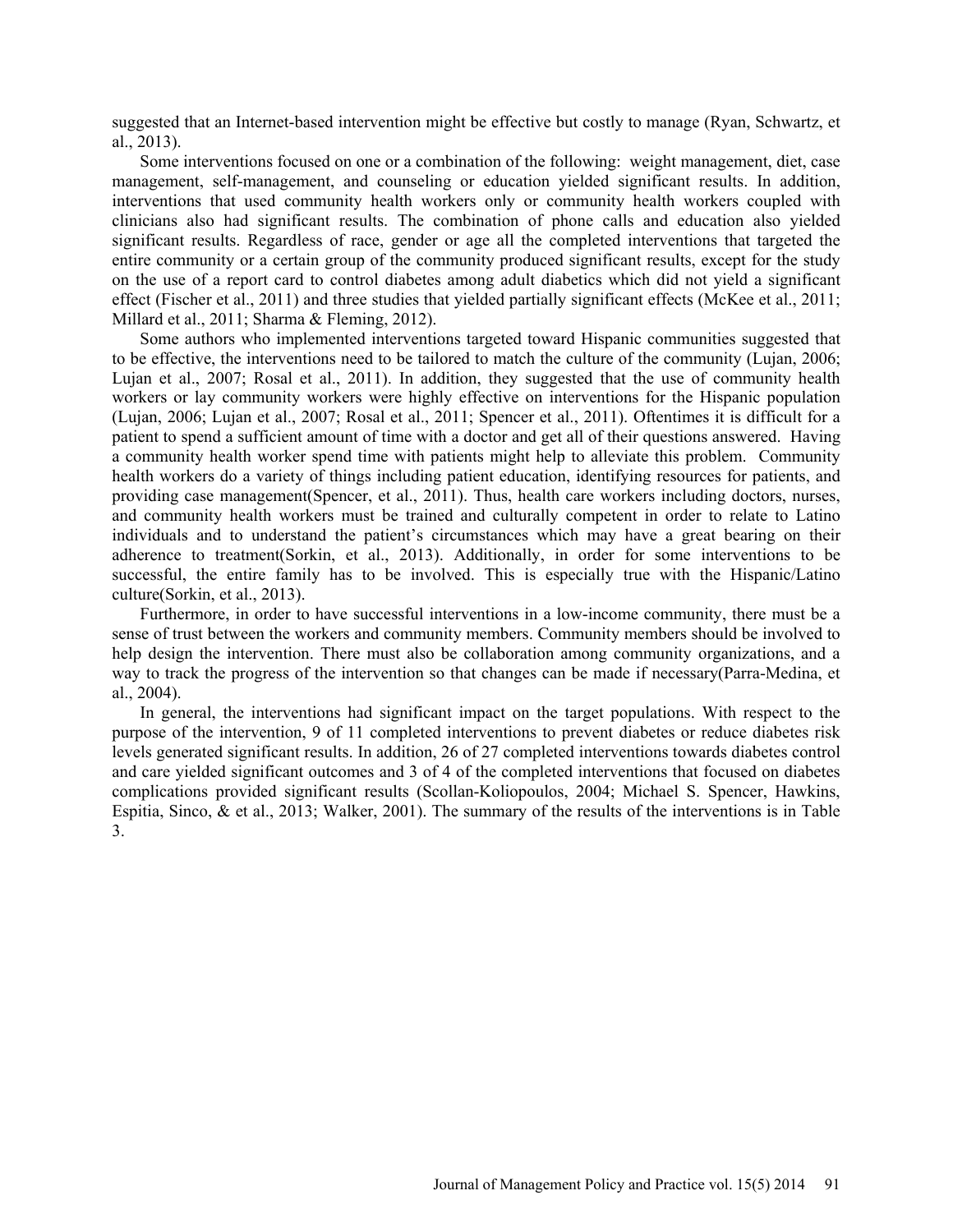| Ongoing<br>study                         |                              |                      |                          |                |                     |                               |                       |                    |              |                       |                     |                     |                      | ×                     |                    |                       |                    |                  | ×              | ×                   |                            | ×                        |                   |                                |                      |
|------------------------------------------|------------------------------|----------------------|--------------------------|----------------|---------------------|-------------------------------|-----------------------|--------------------|--------------|-----------------------|---------------------|---------------------|----------------------|-----------------------|--------------------|-----------------------|--------------------|------------------|----------------|---------------------|----------------------------|--------------------------|-------------------|--------------------------------|----------------------|
| significant<br>outcomes<br>$\frac{1}{2}$ |                              |                      |                          |                |                     |                               |                       |                    |              |                       |                     |                     |                      |                       |                    |                       |                    |                  |                |                     |                            |                          |                   |                                |                      |
| Outcomes<br>Partial                      |                              |                      |                          |                |                     |                               |                       |                    |              |                       |                     |                     |                      |                       |                    |                       |                    |                  |                |                     |                            |                          |                   |                                |                      |
| Significant<br>Outcomes                  | ×                            | ×                    | ×                        | ×              | ×                   | ×                             | ×                     | ×                  | ×            | ×                     | ×                   | ×                   | ×                    |                       | ×                  | ×                     | $\times$           | ×                |                |                     | ×                          |                          | ×                 | ×                              | ×                    |
| Pilot<br>study                           | ×                            |                      |                          |                |                     |                               |                       | ×                  |              |                       |                     |                     |                      |                       | ×                  |                       |                    |                  |                |                     | ×                          |                          |                   |                                | ×                    |
| RD <sup>f</sup>                          |                              |                      |                          |                |                     |                               |                       |                    |              |                       |                     |                     |                      |                       |                    | ×                     |                    |                  |                |                     |                            |                          |                   |                                |                      |
| QSe                                      |                              |                      |                          |                |                     |                               |                       |                    |              |                       |                     |                     |                      |                       |                    |                       |                    | $\times$         |                |                     |                            |                          |                   | ×                              |                      |
| Surveys                                  |                              |                      |                          |                |                     | ×                             |                       |                    |              |                       |                     |                     |                      |                       |                    |                       |                    |                  |                |                     |                            |                          |                   | ×                              | ×                    |
| ${\rm OBS}^{\rm d}$                      |                              |                      |                          | ×              |                     |                               |                       |                    |              |                       |                     |                     |                      |                       |                    |                       |                    |                  |                |                     |                            |                          |                   |                                |                      |
| FBSc                                     |                              |                      |                          |                |                     |                               |                       |                    |              |                       |                     |                     | ×                    |                       | ×                  |                       |                    |                  |                |                     |                            |                          |                   |                                |                      |
| $\text{CEA}^b$                           |                              |                      |                          | ×              |                     |                               |                       |                    |              |                       |                     |                     |                      |                       |                    |                       |                    |                  |                |                     |                            |                          |                   |                                |                      |
| Pre-<br>Post                             |                              |                      | ×                        |                |                     |                               |                       |                    |              |                       |                     |                     |                      |                       | ×                  |                       |                    |                  |                |                     |                            |                          |                   | ×                              |                      |
| ዎ<br>RCT                                 | $\times$                     | $\times$             | $\times$                 |                |                     |                               | $\times$              | $\times$           | $\mathsf{X}$ |                       | $\times$            | $\times$            |                      |                       |                    |                       | $\times$           |                  | $\times$       | $\times$            | $\times$                   | $\times$                 | $\times$          |                                |                      |
|                                          | Mayer-Davis et al.<br>(2001) | Walker et al. (2001) | Auslander, et al. (2002) | Fanning (2002) | Lorig et al. (2003) | Scollan-Koliopoulos<br>(2004) | Vetter, et al. (2004) | Rosal et al.(2005) | Lujan (2006) | Seliger et al. (2006) | Lujan et al. (2007) | Batik et al. (2008) | Culica et al. (2008) | Fischer et al. (2008) | Rust et al. (2008) | Sekhobo et al. (2008) | Gary et al. (2009) | McCloskey (2009) | Merriam (2009) | Rosal et al. (2009) | Whittemore et<br>al.(2009) | Delgadillo et al. (2010) | Ell et al. (2010) | Otero-Sabogal et al.<br>(2010) | Parikh et al. (2010) |

## TABLE 3<br>STUDY DESIGN AND OUTCOMES **STUDY DESIGN AND OUTCOMES**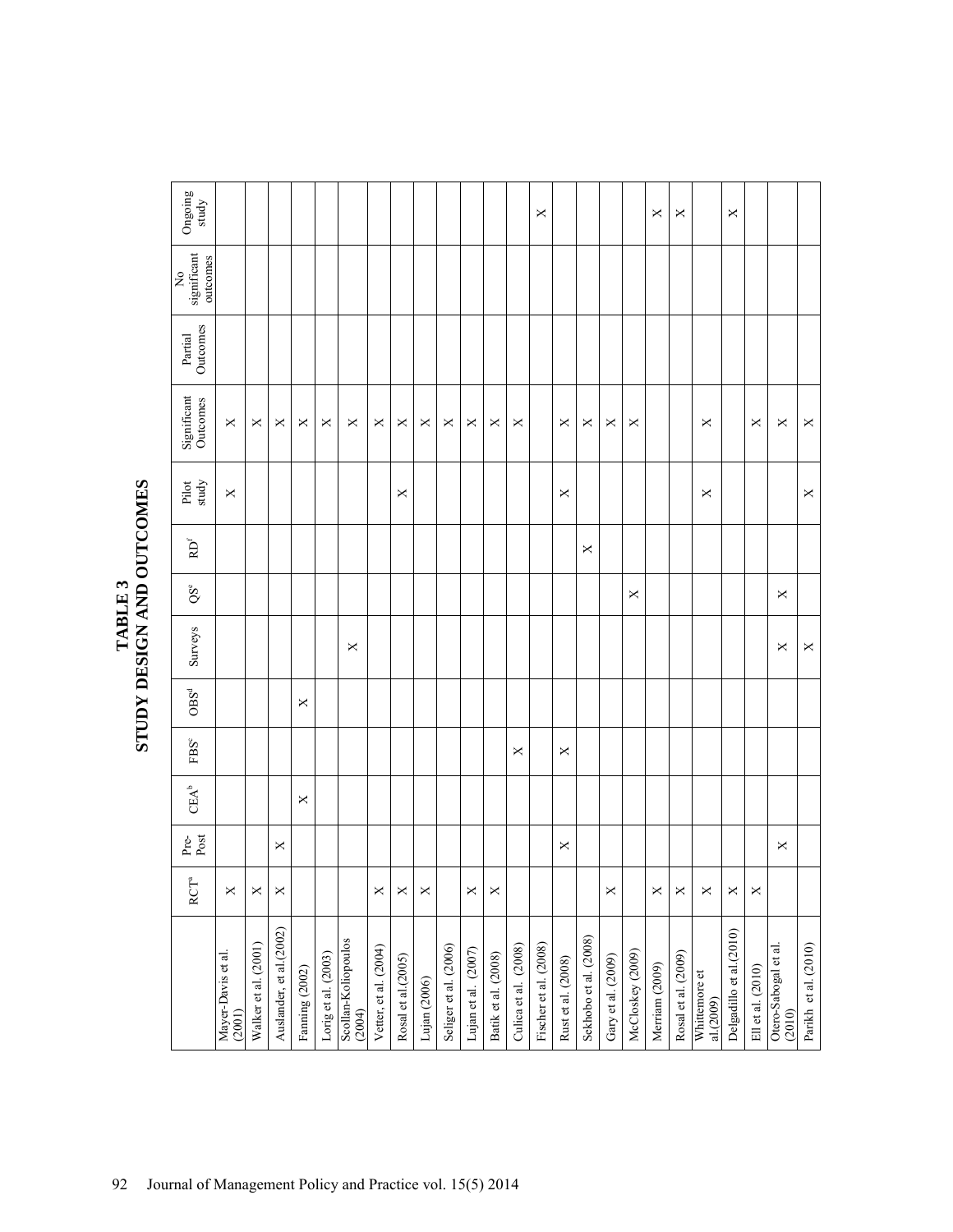| $\times$<br>×<br>×                        | $\times$                                     |               |                |                |          |          |   | × |                                                                                       |              |          |                       |   |          |          |   |                                                                                                                                                                                                                                                                                                                                                                                                                                           |
|-------------------------------------------|----------------------------------------------|---------------|----------------|----------------|----------|----------|---|---|---------------------------------------------------------------------------------------|--------------|----------|-----------------------|---|----------|----------|---|-------------------------------------------------------------------------------------------------------------------------------------------------------------------------------------------------------------------------------------------------------------------------------------------------------------------------------------------------------------------------------------------------------------------------------------------|
|                                           | ×                                            | ×             |                |                |          |          |   |   |                                                                                       |              |          |                       |   | $\times$ |          |   |                                                                                                                                                                                                                                                                                                                                                                                                                                           |
| $\times$                                  |                                              | ×             | $\pmb{\times}$ | $\pmb{\times}$ | $\times$ | ×        | × |   | $\mathsf{X}% _{T}=\mathsf{X}_{T}\!\left( a,b\right) ,\ \mathsf{X}_{T}=\mathsf{X}_{T}$ | $\mathsf{x}$ | ×        | ×                     | × |          | $\times$ | × |                                                                                                                                                                                                                                                                                                                                                                                                                                           |
|                                           | $\times$                                     | $\times$      |                |                |          |          |   |   |                                                                                       |              |          |                       |   |          |          |   |                                                                                                                                                                                                                                                                                                                                                                                                                                           |
|                                           |                                              |               |                |                |          |          |   |   | $\times$                                                                              |              |          | $\boldsymbol{\times}$ |   |          |          |   |                                                                                                                                                                                                                                                                                                                                                                                                                                           |
|                                           | ×                                            |               |                |                |          |          |   |   |                                                                                       |              |          |                       |   |          |          |   |                                                                                                                                                                                                                                                                                                                                                                                                                                           |
|                                           |                                              |               |                |                |          |          |   |   |                                                                                       |              |          |                       |   |          |          | × |                                                                                                                                                                                                                                                                                                                                                                                                                                           |
|                                           |                                              |               |                |                |          |          | × |   |                                                                                       |              |          |                       |   |          |          |   |                                                                                                                                                                                                                                                                                                                                                                                                                                           |
| ×                                         |                                              | ×             |                | ×              |          |          |   |   |                                                                                       |              |          |                       | × |          | $\times$ |   |                                                                                                                                                                                                                                                                                                                                                                                                                                           |
| $\times$<br>$\times$                      | $\times$                                     | $\times$<br>× | ×              |                | $\times$ | $\times$ |   | × |                                                                                       | $\times$     | $\times$ |                       |   | $\times$ |          |   | $\times$                                                                                                                                                                                                                                                                                                                                                                                                                                  |
| Allen et al. (2011)<br>Egede et al (2011) | McKee et al. (2011)<br>Fischer et al. (2011) |               |                |                |          |          |   |   |                                                                                       |              |          |                       |   |          |          |   | Huckfeldt et al. (2012)<br>Ruggiero et al. (2011)<br>Ryan et al. (a) (2013)<br>Ryan et al. (b)(2013)<br>Spencer et al. (2011)<br>Philis-Tsimikas et al.<br>(2011)<br>Kanaya et al. (2012)<br>Ockene et al. (2012)<br>Millard et al. (2011)<br>Brown et al. (2012)<br>Gerber et al. (2012)<br>Welch et al. (2011)<br>Sorkin et al. (2013)<br>Sharma & Fleming<br>(2012)<br>Rosal et al. (2011)<br>Peek et al. (2012)<br>Seto et al. (2012) |

RCT = Randomized Controlled Trials -Effectiveness Analysis

 $CEA = Cost$ 

 ${}^{\circ}$ FBS = Feasibility Study<br> ${}^{\circ}$ Ops = Observational Str OBS = Observational Study

 $\alpha$   $\alpha$   $\alpha$   $\alpha$   $\alpha$ 

= Qualitative Studies including interviews, case studies and focus groups = Retrospective Design  $QS = Qualitative Studies including interviews, case studies and focus groups$ 

 $RD =$  Retrospective Design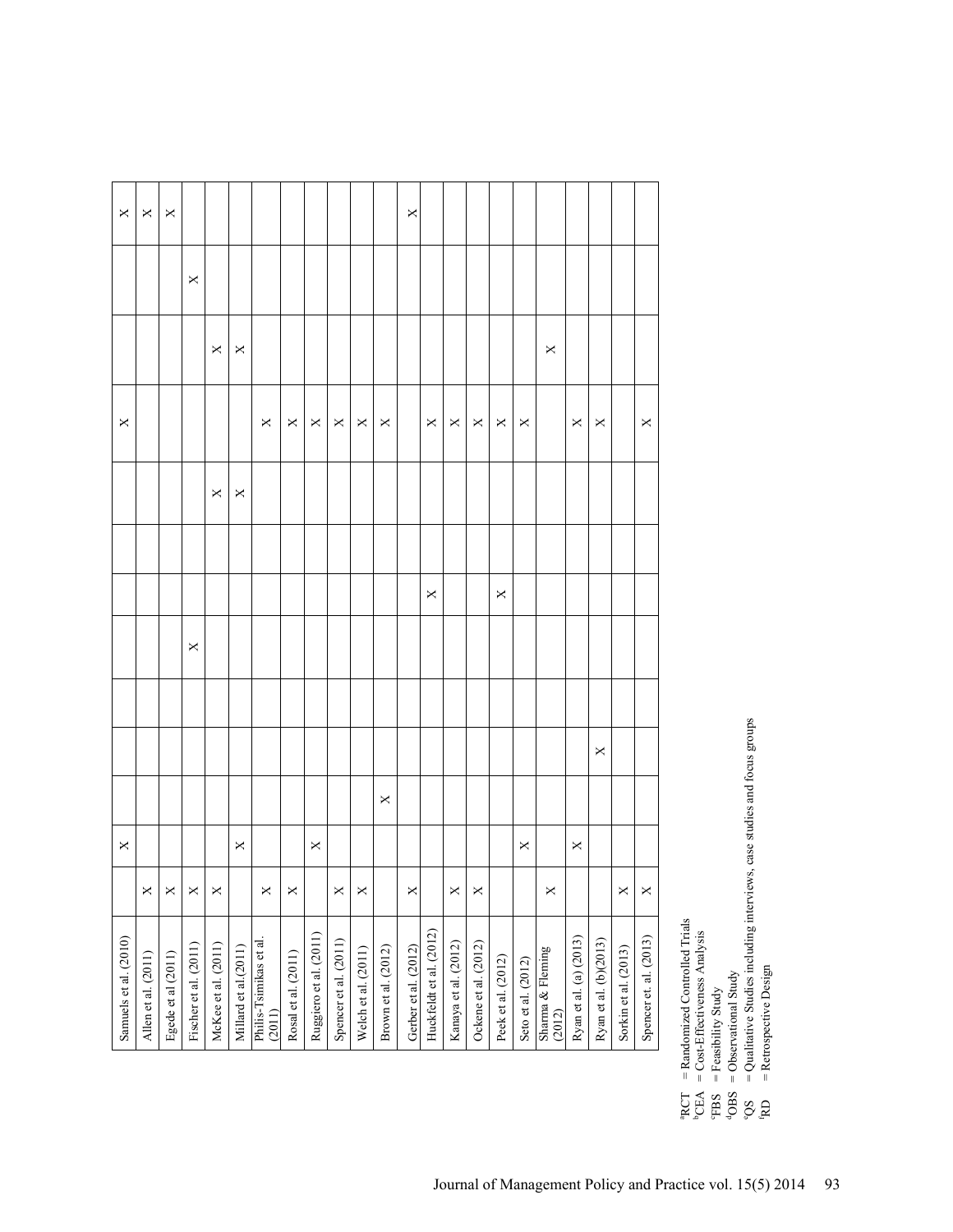### **DISCUSSION**

Our review showed that a significant amount of research has been conducted in the United States over the past 13 years that focused on diabetes, but far fewer have been conducted in low-income communities. Our review focused on 48 eligible studies - which represent approximately 25% of the number of articles originally identified for review. This percentage emphasizes the need for more studies of low-income populations with diabetes because the engagement of those populations will be important for better understanding how they are managing diabetes and whether or not effective strategies are being employed to decrease incidence rates.

Several techniques were found in this review to be successful from the standpoint of engaging diabetic patients. First, the use of intervention techniques including self-management, frequent utilization of health services and adoption of a healthy behavior using weight management, diet, and physical activities showed evidence that greater engagement of the subjects generates significant results. These findings suggest that practitioners may wish to use these types of engagement techniques with diabetic patients given their association with successful outcomes. Second, the review showed that approaches using community health workers and clinicians were associated with more successful outcomes. There is evidence in the literature supporting the use of community health workers in diabetes intervention. Jenkins, et al., (2010) reported that based on the Racial and Ethnic Approaches to Community Health (REACH), community health workers ensured that people were linked with health professionals in community sites who taught people how to correctly use glucose monitoring meters.

Similarly, Andrews, Felton, Wewers & Health (2004) provided evidence indicating that community health workers are effective in increasing access to health services, increasing knowledge, and promoting behavior change among ethnic minority women as well as providing social support and culturally competent, cost-effective care. Third, the review indicates that a focus on the culture of the community made a significant difference in effectiveness of interventions, particularly in Latino communities. This finding is consistent with that found in the literature. Osborn, Amico, Cruz, O'Connell, & Perez-Escamilla, (2010) reported that the use of the "information – motivation – behavioral skills" model when culturally tailored to diabetes interventions in Puerto Rican patients enhanced patients' knowledge, motivation, and behavior skills needed for self-care. Likewise, Deitrick, Paxton, Riviera, Gertner, & Biery 2010) articulated the importance of culture in diabetes education via the use of a "Promotora de Salud" (health educator) who was Latina and conducted diabetes education in the community in Spanish, resulting in program participant satisfaction, increased ability to self-manage diabetes, and strengthened connections with other Latino diabetics.

Technology is another factor worthy of consideration in this review. It has become an increasingly important part of healthcare services delivery (Chen, Chen, Weng, Shang, & Yu, 2012; McBride, Delaney, & Tietze, 2012), patient education (Alexander, Frith, O'Keefe, & Hennigan, 2011; Chiu, 2011; Theroux, 2009) and patient interventions (Gesler, Hayes, Arcury, Skelly, & Nash, 2004; Rockefeller, 2008). Increasingly, technology is also being used in the healthcare field for patient engagement (Graffigna, Barello, & Riva, 2013; Perna, 2012; Shapiro-Mathews & Barton, 2012).

In this review one intervention, Ryan, Jennings and Fedders (2013) used the Internet as a tool for selfmanagement with the finding that LDL level decreased but triglyceride levels increased among people who used chat messages more frequently. However this study did not determine what other contributing factors may be responsible for this finding. Also, two studies, Mayer-Davis et al. (2001) and Seto et al. (2012), in this review noted the use of a diabetic registry. Disease registries are databases used to identify a patient population, track the disease process and coordinate care for that population, and using a diabetic registry can assist healthcare providers in coordinating care needed for individual patients (Halvorson, 2009). In a study, conducted by Seto, et al. (2012), of a community center in California serving primarily low-income Asian American immigrants, the authors found that the center's use of a diabetic registry resulted in 59% of patients achieving controlled diabetes – outperforming the average control rate reported by commercial carriers (43.3%), Medicare (43.4%) and Medicaid (32.9%).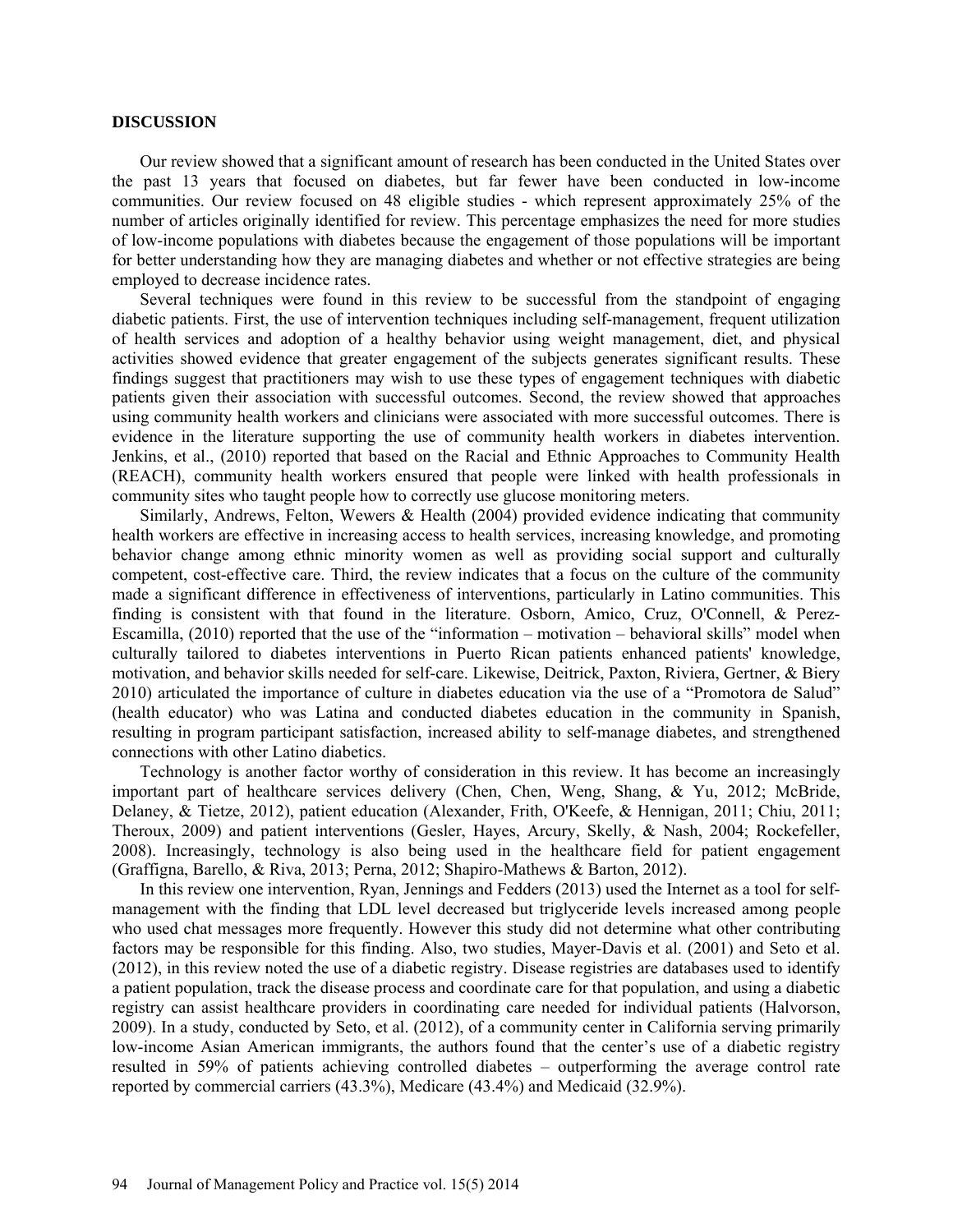Furthermore, other studies of diabetics have included the use of technology as a patient engagement component providing additional evidence of the role of technology in diabetes patient engagement (Grant et al., 2006; Jethwani et al., 2012; Warrise Turner et al., 2013). Given the prevalence of technology use in the healthcare field in the area of patient engagement, its use in engagement of diabetics and the aforementioned examples of the use of diabetic registries, it is surprising that more studies in this review did not include technology as a means of engaging diabetic patients. Perhaps the expense of such technologies is a factor. Adler-Millstein et al. (2007) found that an application service provider-based stand-alone diabetes registry with clinical reminders ranged from \$35,900 for a small practice to \$68,700 for a large practice and these costs do not include annual fees to maintain the software. Such costs can be prohibitive. Additionally, the level of technological literacy among low-income communities may explain the lack of technology use in studies in this review as some studies in the literature have shown lack of computer literacy in low-income communities (Mehra, Merkel, & Bishop, 2004; Shafrir, Sinai, & Yuan, 2012). Perhaps the combination of both factors (technological expense and low technological literacy) explains these results.

While some studies focused on women, we did not find any studies specifically targeting men; however, men usually do not participate in regular provider check-ups(Courtenay, 2000). Since African American men and Native Americans, in general, are less likely to trust the medical institution(Shavers, Lynch, & Burmeister, 2002), a community-based intervention might offer a less intimidating environment in which they may be encouraged to participate.

### **Limitations**

This review has some limitations with respect to the generalization of the interventions, the information from the studies, the community engaged in the interventions, and the conclusion from the studies. Since all the interventions in this review were implemented at community level, generalization is only possible towards the community in which the interventions were implemented. Implementing an intervention that was successful in a county in rural Alabama might not get the same results if it is implemented in another county in rural Oregon because of differences in the macro environment. In addition, while ten variables pertinent to the interventions were presented here there are other areas related to engagement that were not included because they were not available. These include the total cost of each intervention and the source of funding. Given the scarcity of financial resources, knowing the cost of each intervention and the source of funding might help other communities to realize if an intervention is worth trying or not.

In addition, it is possible that culture may be a factor leading to the lack of interventions towards other ethnic communities. Because of past negative experiences with outside researchers, American Indian and Native Alaskan communities, for example, do not always view health research favorably (Tom-Orme, 2006); they might be reluctant to participate in a community-based intervention. This may have contributed to the lack of published interventions on these populations. Finally, another limitation is that not all interventions are published, thus we can only report on what has been published in the literature. It is possible that other studies have been conducted, which were not published, giving us only a partial view of the total number of studies conducted on diabetes engagement techniques in low-income communities and the conclusion with respect to the effectiveness of these studies.

### **Recommendations for Future Interventions**

Based on our review we offer several recommendations for the research and health practitioner communities. First, while there was ample representation of the Latino communities in our study (46%), there is a paucity of studies in our review focusing on other ethnicities such as African American, Asian, American Indian /Alaskan, or Native Hawaiian/Pacific Islander, including men. The age-adjusted percentages of diabetes among persons 18 and over in 2010 in these communities are 12.9, 9.1, 17.5, 23.7, respectively (CDC, 2010) thus offering support for the need for more diabetes research in these communities.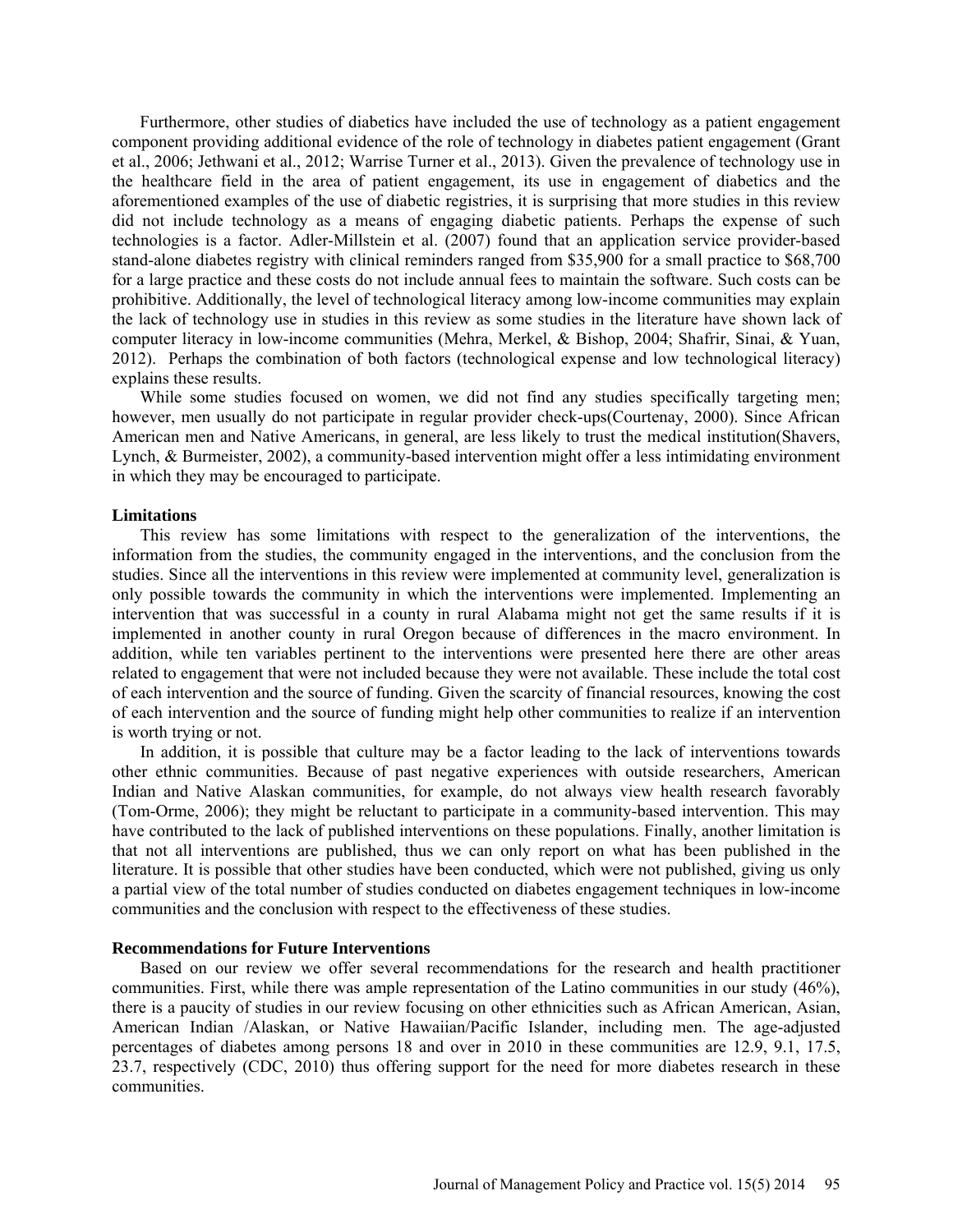Second, the use of technology as a twenty-first century approach for engaging low-income communities must be further explored. The evidence shows that health information technology interventions have been shown to be helpful in improving provider-patient communication and care in general but the cost of these interventions can be cost-prohibitive in settings focusing on care for lowincome patients (Ngo-Metzger, Hayes, Chen, Cygan, & Garfield, 2010). But as the prices for technologies decrease over time and as the rest of the population's use of technology increases, practitioners should selectively determine which technologies are affordable enough to incorporate into practice. Failure to do so may widen the digital divide – a concept defined as "the gap that exists between individuals advantaged by the Internet and those individuals relatively disadvantaged by the Internet" (Rogers, 2002).

Finally, in engaging diabetic patients there may be a role for tailoring therapies (based on income), personalization of educational materials, and/or feedback from patients. Research by Gilmer et al. (2007) shows the cost-effectiveness of Project Dulce – a culturally specific diabetes case management and selfmanagement program administered in low-income populations. Additionally, Bosma, Lamers, Jonkers, & van Eijk, (2011) found positive effects on depression, health-related quality of life and self-efficacy in diabetes self-management based on education level. The evidence from these studies suggests that tailoring interventions may be associated with positive outcomes.

### **CONCLUSION**

Diabetes is a chronic disease that can lead to early death or trigger the onset of other health issues and complications. Some community-based interventions have been conducted to address this epidemic. The purpose of this study was to review low-income community-based interventions to reduce diabetes risk, control diabetes, and prevent diabetes complications based on literature published during the  $21<sup>st</sup>$  century. The majority of the interventions focused on diabetes control through self-management, education, lifestyle change, and the use of community health workers and/or clinicians. We also found that interventions for Hispanic/Latino communities outnumbered those intended for African American and other race/ethnic minorities. Most of the interventions resulted in significant improvement, from baseline, of the variables of interest; randomized controlled trials were the most used study design. Future interventions should consider the use of technologies, customization of the interventions to fit the specific profiles of the subjects, and target other race/ethnic groups.

### **REFERENCES**

- Adler-Milstein, J., Bu, D., Pan, E., Walker, J., Kendrick, D., Hook, J. M., Middleton, B. (2007). The Cost of Information Technology-Enabled Diabetes Management. *Disease Management, 10*(3), 115- 128.
- Alexander, S., Frith, K. H., O'Keefe, L., & Hennigan, M. (2011). Implementation of Customized Health Information Technology in Diabetes Self Management Programs. *Clinical Nurse Specialist, 25*(2), 63-70.
- Allen, J. K., Himmelfarb, C. R., Szanton, S. L., Bone, L., Hill, M. N., & Levine, D. M. (2011). COACH Trial: A Randomized Controlled Trial of Nurse Practitioner/Community Health Worker Cardiovascular Disease Risk Reduction in Urban Community Health Centers: Rationale and Design. *Contemporary Clinical Trials, 32*(3), 403-411. doi: 10.1016/j.cct.2011.01.001
- Almdal, T., Scharling, H., Jensen, J. S., & Vestergaard, H. (2004). The Independent Effect of Type 2 Diabetes Mellitus on Ischemic Heart Disease, Stroke, and Death. *Archives of Internal Medicine*, 1422-1426.
- Andrews, J. O., Felton, G., Wewers, M. E., & Heath, J. (2004). Use of Community Health Workers in Research with Ethnic Minority Women. *Journal of Nursing Scholarship, 36*(4), 358-365.
- Auslander, W., Haire-Joshu, D., Houston, C., Rhee, C. W., & Williams, J. H. (2002). A Controlled Evaluation of Staging Dietary Patterns to Reduce the Risk of Diabetes in African-American Women. *Diabetes Care, 25*(5), 809-814.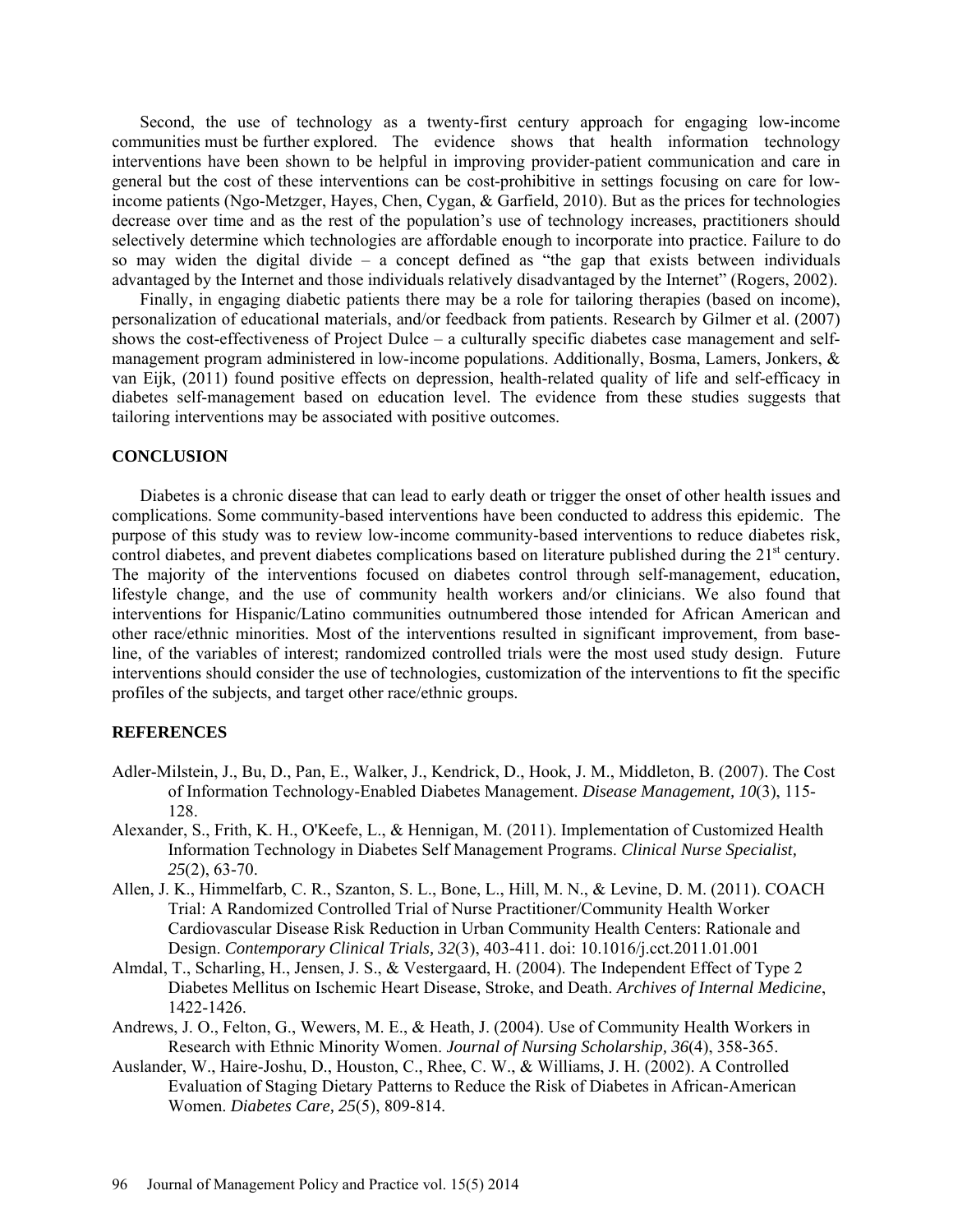- Batik, O., Phelan, E. A., Walwick, J. A., Wang, G., LoGerfo, J. P. (2008). Translating a Community-Based Motivational Support Program to Increase Physical Activity among Older Adults with Diabetes at Community Clinics: A Pilot Study of Physical Activity for a Lifetime of Success (PALS). *Preventing Chronic Disease, 5*(1), A18.
- Bosma, H., Lamers, F., Jonkers, C. C., & van Eijk, J. T. (2011). Disparities by Education Level in Outcomes of Self-Management Intervention: The DELTA Trial in the Netherlands. *Psychiatric Services, 62*(7), 793-795.
- Boulé, N. G., Haddad, E., Kenny, G.P., Wells, G. A., & Sigal, R. J. (2001). Effects of Exercise on Glycemic Control and Body Mass in Type 2 Diabetes Mellitus. *JAMA: the Journal of the American Medical Association, 286*(10), 1218-1227.
- Brown, H. S., 3rd, Wilson, K. J., Pagan, J. A., Arcari, C. M., Martinez, M., Smith, K., & Reininger, B. (2012). Cost-Effectiveness Analysis of a Community Health Worker Intervention for Low-Income Hispanic Adults with Diabetes. *Preventing Chronic Disease, 9*, E140. doi: 10.5888/pcd9.120074
- Carter, P., Gray, L. J., Troughton, J., Khunti, K., & Davies, M. J. (2010). Fruit and Vegetable Intake and Incidence of Type 2 Diabetes Mellitus: Systematic Review and Meta-Analysis. *BMJ: British Medical Journal, 341*.
- CDC 2012. Summary Health Statistics for U.S. Adults: 2010. Table 8. http://www.cdc.gov/nchs/data/series/sr\_10/sr10\_252.pdf
- CDC 2010. Health Characteristics of the American Indian and Alaska Native Adult Population: United States, 2004-2008. Table 4.
- Chen, L. C., Chen, C. W., Weng, Y. C., Shang, R. J., & Yu, H. C. (2012). An Information Technology Framework for Strengthening Telehealthcare Service Delivery. *Telemedicine Journal and e-Health, 18*(8), 596-603.
- Chiu, Y. (2011). Probing, Impelling, but not Offending Doctors: The Role of the Internet as an Information Source for Patients' Interactions with Doctors. *Qualitative Health Research, 21*(12), 1658-1666.
- Culica, D., Walton, J. W., Harker, K., & Prezio, E. A. (2008). Effectiveness of a Community Health Worker as Sole Diabetes Educator: Comparison of CoDE with Similar Culturally Appropriate Interventions. *Journal of Health Care for the Poor and Underserved, 19*(4), 1076-1095. doi: 10.1353/hpu.0.0076
- Deitrick, L., Paxton, H., Riviera, A., Gertner, E., & Biery, N. (2010). Understanding the Role of the Promotora in a Latino Diabetes Education Program. *Qualitative Health Research, 20*(3), 386-399.
- Delgadillo, A. T., Grossman, M., Santoyo-Olsson, J., Gallegos-Jackson, E., Kanaya, A. M., & Stewart, A. L. (2010). Description of an Academic Community Partnership Lifestyle Program for Lower Income Minority Adults at Risk for Diabetes. *The Diabetes Educator, 36*(4), 640-650. doi: 10.1177/0145721710374368
- Egede, L. E., Strom, J. L., Fernandes, J., Knapp, R. G., & Rojugbokan, A. (2011). Effectiveness of Technology-Assisted Case Management in Low Income Adults with Type 2 Diabetes (TACM-DM): study protocol for a randomized controlled trial. *Trials, 12*, 231. doi: 10.1186/1745-6215- 12-231
- Ell, K., Katon, W., Xie, B., Lee, P. J., Kapetanovic, S., Guterman, J., & Chou, C. P. (2010). Collaborative Care Management of Major Depression among Low-Income, Predominantly Hispanic Subjects with Diabetes: A Randomized Controlled Trial. *Diabetes Care, 33*(4), 706-713. doi: 10.2337/dc09-1711
- Ellis, S. E., Speroff, T., Dittus, R. S., Brown, A., Pichert, J. W., & Elasy, T. A. (2004). Diabetes Patient Education: A Meta-Analysis and Meta-Regression. *Patient Education and Counseling, 52*(1), 97- 105.
- Fanning, E. L. (2002). *Outcomes and Cost Effectiveness of Treating Type 2 Diabetes with a Nurse Case Manager following Treatment Algorithms versus Primary Care Physicians.* (Ph.D.), University of Texas Health Sciences Center at Houston School of Public Health. Retrieved from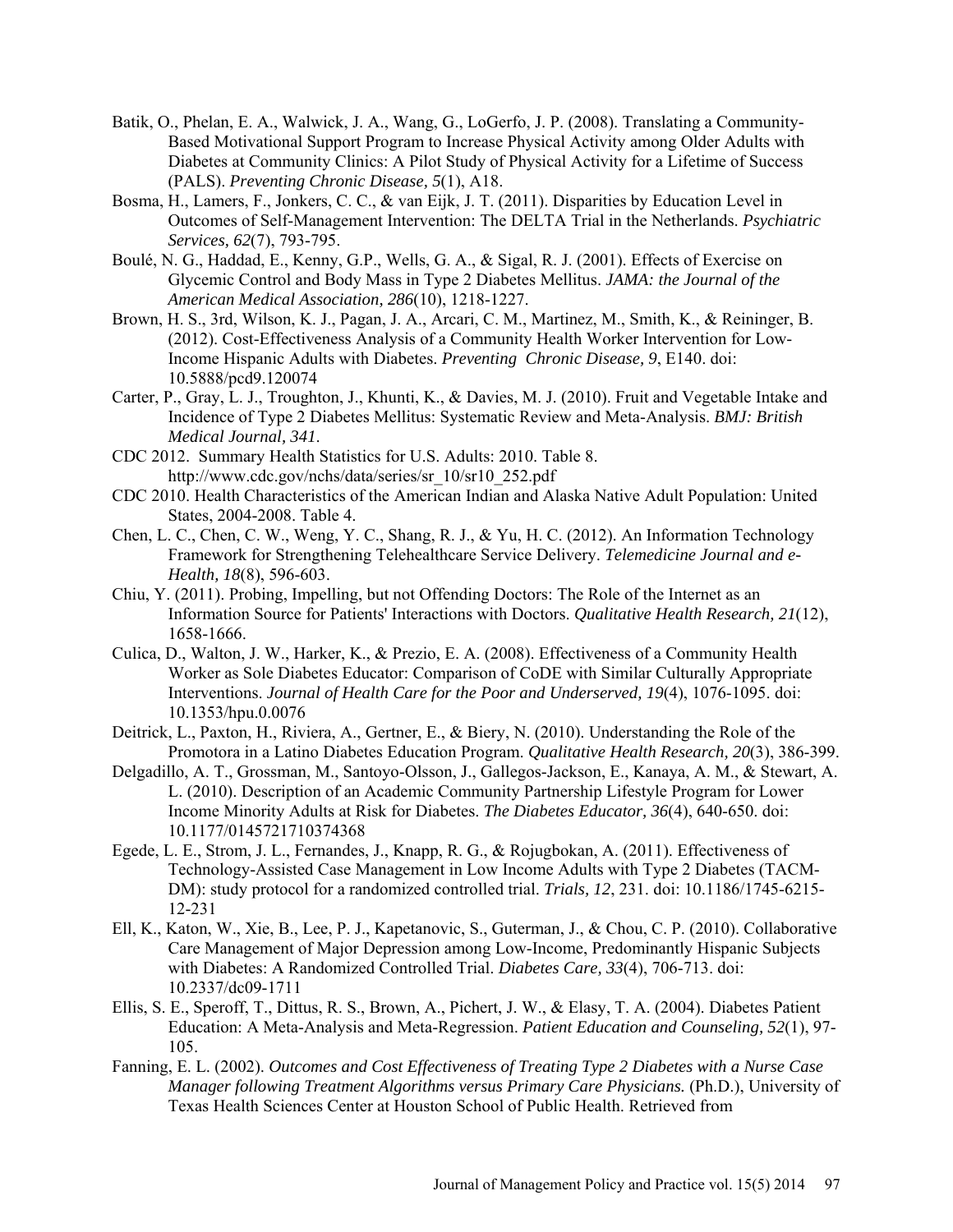http://proxy.govst.edu:2048/login?url=http://search.ebscohost.com/login.aspx?direct=true&db=rz h&AN=2005100098&site=ehost-live Available from EBSCOhost rzh database.

- Fischer, H., Mackenzie, T., McCullen, K., Everhart, R., & Estacio, R. O. (2008). Design of a Nurse-Run, Telephone-Based Intervention to Improve Lipids in Diabetics. *Contemporary Clinical Trials, 29*(5), 809-816. doi: 10.1016/j.cct.2008.05.011
- Fischer, H. H., Eisert, S. L., Durfee, M. J., Moore, S. L., Steele, A. W., McCullen, K., . . . Mackenzie, T. D. (2011). The Impact of Tailored Diabetes Registry Report Cards on Measures of Disease Control: A Nested Randomized Trial. *BMC Medical Informatics and Decision Making, 11*, 12. doi: 10.1186/1472-6947-11-12
- Gary, T. L., Batts-Turner, M., Yeh, H. C., Hill-Briggs, F., Bone, L. R., Wang, N. Y., . . . Brancati, F. L. (2009). The Effects of a Nurse Case Manager and a Community Health Worker Team on Diabetic Control, Emergency Department Visits, and Hospitalizations among Urban African Americans with Type 2 Diabetes Mellitus: A Randomized Controlled Trial. *Archives of Internal Medicine, 169*(19), 1788-1794. doi: 10.1001/archinternmed.2009.338
- Gerber, B. S., Rapacki, L., Castillo, A., Tilton, J., Touchette, D. R., Mihailescu, D., . . . Sharp, L. K. (2012). Design of a Trial to Evaluate the Impact of Clinical Pharmacists and Community Health Promoters Working with African-Americans and Latinos with Diabetes. *BMC Public Health, 12*, 891. doi: 10.1186/1471-2458-12-891
- Gesler, W. M., Hayes, M., Arcury, T. A., Skelly, A. H., & Nash, S. (2004). Use of Mapping Technology in Health Intervention Research. *Nursing Outlook, 52*(3), 142-146.
- Gilmer, T. P., Roze, S., Valentine, W. J., Emy-Albrecht, K., Ray, J., Cobden, D., . . . Palmer, A. J. (2007). Cost-Effectiveness of Diabetes Case Management for Low-Income Populations. *Health Services Research, 42*(5), 1943-1959.
- Graffigna, G., Barello, S., & Riva, G. (2013). Technologies for Patient Engagement. *Health Affairs (Millwood)*.
- Grant, R. W., Wald, J. S., Poon, E. G., Schnipper, J. L., Gandhi, T. K., Volk, L. A., & Middleton, B. (2006). Design and Implementation of a Web-Based Patient Portal Linked to an Ambulatory Care Electronic Health Record: Patient Gateway for Diabetes Collaborative Care. *Diabetes Technology & Therapeutics, 8*(5), 576-586.
- Halvorson, G. (2009). *Health Care Will Not Reform Itself*: Productivity Press Taylor & Francis Group.
- Huckfeldt, P. J., Meeker, D., Peters, A., Guterman, J. J., Diaz, G., Jr., & Goldman, D. P. (2012). Diabetes Management for Low-Income Patients in Los Angeles: Two Strategies Improved Disease Control in the Short Term. *Health Affairs (Millwood), 31*(1), 168-176. doi: 10.1377/hlthaff.2011.0930
- Jenkins, C., Pope, C., Magwood, G., Vandemark, L., Thomas, V., Hill, K., . . . Zapka, J. (2010). Expanding the Chronic Care Framework to Improve Diabetes Management. *Progress in Community Health Partnerships: Research, Education and Action, 4*(1), 65-79.
- Jenum, A. K., Anderssen, S. A., Birkeland, K. I., Holme, I., Graff-Iversen, S., Lorentzen, C., Ommundsen, Y., Raastad, T., Ødegaard, A. K., Bahr, R. (2006). Promoting Physical Activity in a Low-Income Multiethnic District: Effects of a Community Intervention Study to Reduce Risk Factors for Type 2 Diabetes and Cardiovascular Disease: A Community Intervention Reducing Inactivity. *Diabetes Care, 29*(7), 1605-1612.
- Jethwani, K., Ling, E., Mohammed, M., Myint-U, K., Pelletier, A., & Kvedar, J. (2012). Diabetes Connect: An Evaluation of Patient Adoption and Engagement in a Web-Based Remote Glucose Monitoring Program. *Journal of Diabetes Science and Technology, 6*(6), 1328-1336.
- Kanaya, A. M., Santoyo-Olsson, J., Gregorich, S., Grossman, M., Moore, T., & Stewart, A. L. (2012). The Live Well, Be Well Study: A Community-Based, Translational Lifestyle Program to Lower Diabetes Risk Factors in Ethnic Minority and Lower-Socioeconomic Status Adults. *American Journal of Public Health*, 1551-1558.
- Lorig, K. R., Ritter, P. L., González, V. M. (2003). Hispanic Chronic Disease Self-Management: A Randomized Community-Based Outcome Trial. *Nursing Research, 52*(6), 361-369.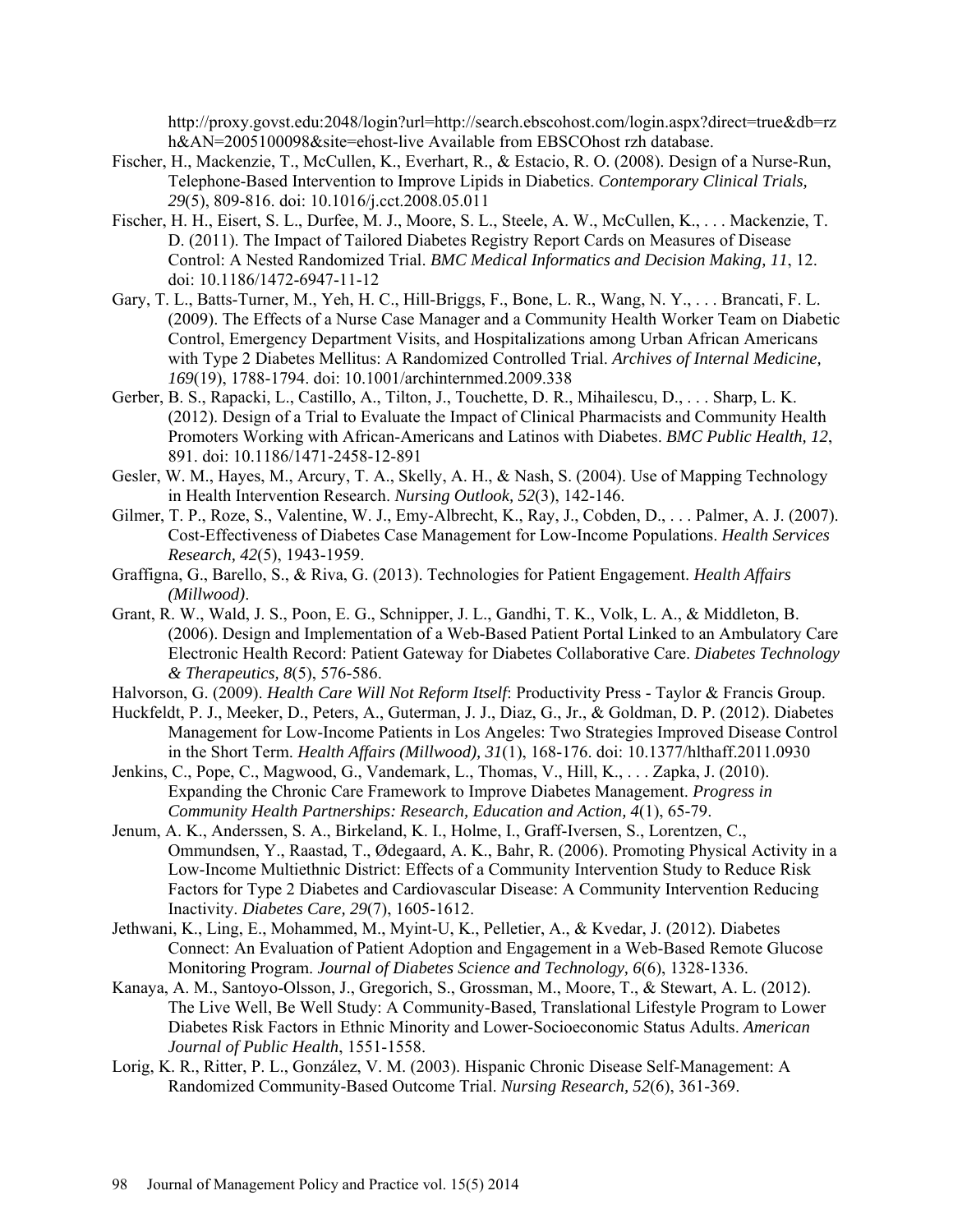- Loveman, E., Cave, C., Green, C., Royle, P., Dunn, N., & Waugh, N. (2003).The Clinical and Cost-Effectiveness of Patient Education Models for Diabetes: A Systematic Review and Economic Evaluation. *Health Technology Assessment, 7*(22):iii, 1-190.
- Lujan, J. (2006). *The Effectiveness of a Promotora-Led Intervention for Mexican Americans with Type 2 Diabetes.* (D.S.N.), University of Texas School of Nursing at Houston. Retrieved from http://proxy.govst.edu:2048/login?url=http://search.ebscohost.com/login.aspx?direct=true&db=rz h&AN=2009711280&site=ehost-live Available from EBSCOhost rzh database.
- Lujan, J., Ostwald, S. K., & Ortiz, M. (2007). Promotora Diabetes Intervention for Mexican Americans. *The Diabetes Educator, 33*(4), 660-670. doi: 10.1177/0145721707304080
- Mayer-Davis, E. J., D'Antonio, A., Martin, M., Wandersman, A., Parra-Medina, D., Schulz, R. (2001). Pilot Study of Strategies for Effective Weight Management in Type 2 Diabetes: Pounds Off with Empowerment (POWER). *Family & Community Health, 24*(2), 27-35.
- McBride, S., Delaney, J., & Tietze, M. (2012). Health Information Technology and Nursing. *American Journal of Nursing, 112*(8), 36-42.
- McCloskey, J. (2009). Promotores as Partners in a Community-Based Diabetes Intervention Program Targeting Hispanics. *Family & Community Health, 32*(1), 48-57. doi: 10.1097/01.FCH.0000342816.87767.e6
- McKee, M. D., Fletcher, J., Sigal, I., Giftos, J., Schechter, C., Walker, E. A. (2011). A Collaborative Approach to Control Hypertension in Diabetes: Outcomes of a Pilot Intervention. *Journal of Primary Care& Community Health, 2*(3), 148-152. doi: 10.1177/2150131911401028
- Mehra, B., Merkel, C., & Bishop, A. (2004). The Internet for Empowerment of Minority and Marginalized Users. *New Media & Society, 6*(6), 781-802.
- Merriam, P. A., Tellez, T. L., Rosal, M. C., Olendzki, B. C., Ma, Y., Pagoto, S. L., & Ockene, I. S. (2009). Methodology of a Diabetes Prevention Translational Research Project Utilizing a Community-Academic Partnership for Implementation in an Underserved Latino Community. *BMC Medical Research Methodology, 9*, 20. doi: 10.1186/1471-2288-9-20
- Millard, A. V., Graham, M. A., Wang, X., Mier, N., Sánchez, E. R., Flores, I., & Elizondo-fournier, M. (2011). Pilot of a Diabetes Primary Prevention Program in a Hard-to-Reach, Low-Income, Immigrant Hispanic Population. *Journal of Immigrant and Minority Health, 13*(5), 906-913. doi: http://dx.doi.org/10.1007/s10903-010-9412-y
- Ngo-Metzger, Q., Hayes, G. R., Chen, Y., Cygan, R., & Garfield, C. F. (2010). Improving Communication Between Patients and Providers Using Health Information Technology and Other Quality Improvement Strategies: Focus on Low-Income Children. *Medical Care Research and Review, Supplement to 67*(5), 246S-267S.
- Norris, S. L., Engelgau, M. M., & Narayan, K.M. (2001). Effectiveness of Self-Management Training in Type 2 Diabetes A Systematic Review of Randomized Controlled Trials. *Diabetes Care, 24*(3), 561-587.
- Ockene, I. S., Tellez, T. L., Rosal, M. C., Reed, G. W., Mordes, J., Merriam, P. A., . . . Ma, Y. (2012). Outcomes of a Latino Community-Based Intervention for the Prevention of Diabetes: The Lawrence Latino Diabetes Prevention Project. *American Journal of Public Health, 102*(2), 336- 342. doi: 10.2105/ajph.2011.300357
- Osborn, C., Amico, K. R., Cruz, N., O'Connell, A., & Perez-Escamilla, R. (2010). A Brief Culturally Tailored Intervention for Puerto Ricans with Type 2 Diabetes. *Health Education & Behavior, 37*(6), 849-862.
- Otero-Sabogal, R., Arretz, D., Siebold, S., Hallen, E., Lee, R., Ketchel, A., . . . Newman, J. (2010). Physician-Community Health Worker Partnering to Support Diabetes Self-Management in Primary Care. *Quality in Primary Care, 18*(6), 363-372.
- Parikh, P., Simon, E. P., Fei, K., Looker, H., Goytia, C., & Horowitz, C. R. (2010). Results of a Pilot Diabetes Prevention Intervention in East Harlem, New York City: Project HEED. *American Journal of Public Health, 100 Suppl 1*, S232-239. doi: 10.2105/ajph.2009.170910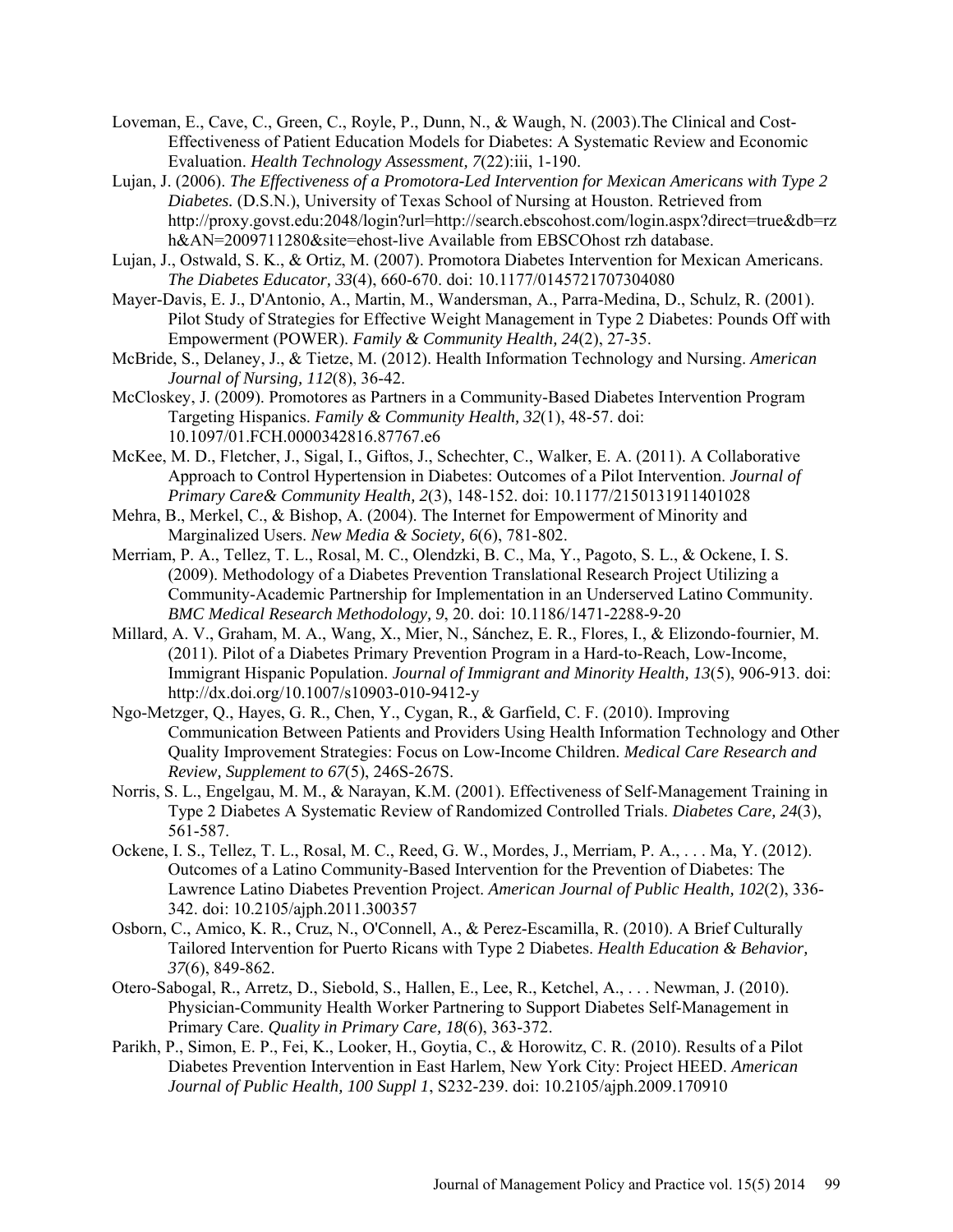- Parra-Medina, D., D'Antonio, A., Smith, S. M., Levin, S., Kirkner, G., & Mayer-Davis, E. (2004). Successful Recruitment and Retention Strategies for a Randomized Weight Management Trial for People with Diabetes Living in Rural, Medically Underserved Counties of South Carolina: The POWER Study. *Journal of the American Dietetic Association*, 70-75.
- Peek, M. E., Wilkes, A. E., Roberson, T. S., Goddu, A. P., Nocon, R. S., Tang, H., Quinn, M. T., Bordenave, K. K., Huang, E. S., Chin, M. H. (2012). Early Lessons from an Initiative on Chicago's South Side to Reduce Disparities in Diabetes Care and Outcomes. *Health Affairs (Millwood), 31*(1), 177-186. doi: 10.1377/hlthaff.2011.1058
- Perna, G. (2012). Mobility in Nursing: How Today's Strategic Mobile Technology Investments by Provider Organizations are Giving Nurses Powerful Tools to Drive Patient Engagement Going Forward. *Healthcare Informatics, 29*(7), 16-19.
- Philis-Tsimikas, A., Fortmann, A., Lleva-Ocana, L., Walker, C., & Gallo, L. C. (2011). Peer-Led Diabetes Education Programs in High-Risk Mexican Americans Improve Glycemic Control Compared with Standard Approaches: a Project Dulce Promotora Randomized Trial. *Diabetes Care, 34*(9), 1926-1931. doi: 10.2337/dc10-2081
- Renders, C. M., Valk, G. D., Griffin, S. J., Wagner, E. H., & Assendelft, W. J. (2001). Interventions to Improve the Management of Diabetes in Primary Care, Outpatient, and Community Settings A systematic review. *Diabetes Care, 24*(10), 1821-1833.
- Rockefeller, K. (2008). Using Technology to Promote Safe Patient Handling and Rehabilitation. *Rehabilitation Nursing, 33*(1), 3-9.
- Rogers, E. M. (2002). The Digital Divide. *Communication Abstracts, 25*(4), 431-586.
- Rosal, M. C., Olendzki, B., Reed, G. W., Gumieniak, O., Scavron, J., & Ockene, I. (2005). Diabetes Self-Management among Low-Income Spanish-Speaking Patients: A Pilot Study. *Annals of Behavioral Medicine, 29*(3), 225-235. doi: 10.1207/s15324796abm2903\_9
- Rosal, M. C., White, M. J., Restrepo, A., Olendzki, B., Scavron, J., Sinagra, E., . . . Reed, G. (2009). Design and Methods for a Randomized Clinical Trial of a Diabetes Self-Management Intervention for Low-Income Latinos: Latinos en Control. *BMC Medical Research Methodology, 9*, 81. doi: 10.1186/1471-2288-9-81
- Rosal, M. C., Ockene, I. S., Restrepo, A., White, M. J., Borg, A., Olendzki, B., . . . Reed, G. (2011). Randomized Trial of a Literacy-Sensitive, Culturally Tailored Diabetes Self-Management Intervention for Low-Income Latinos: Latinos en Control. *Diabetes Care, 34*(4), 838-844. doi: 10.2337/dc10-1981
- Ruggiero, L., Oros, S., & Choi, Y. K. (2011). Community-Based Translation of the Diabetes Prevention Program's Lifestyle Intervention in an Underserved Latino Population. *The Diabetes Educator, 37*(4), 564-572. doi: 10.1177/0145721711411107
- Rust, G., Gailor, M., Daniels, E., McMillan-Persaud, B., Strothers, H., & Mayberry, R. (2008). Point of Care Testing to Improve Glycemic Control. *International Journal of Health Care Quality Assurance, 21*(3), 325-335.
- Ryan, J. G., Jennings, T., Vittoria, I., & Fedders, M. (2013). Short and Long-Term Outcomes from a Multisession Diabetes Education Program Targeting Low-Income Minority Patients: A Six-Month Follow Up. *Clinical Therapeutics, 35*(1), A43-53. doi: 10.1016/j.clinthera.2012.12.007
- Ryan, J. G., Schwartz, R., Jennings, T., Fedders, M., & Vittoria, I. (2013). Feasibility of an Internet-Based Intervention for Improving Diabetes Outcomes among Low-Income Patients with a High Risk for Poor Diabetes Outcomes Followed in a Community Clinic. *The Diabetes Educator, 39*(3), 365-375. doi: 10.1177/0145721713484594
- Samuels, S. E., Craypo, L. M., Boyle, M., Crawford, P. B., Yancey, A., & Flores, G. (2010). The California Endowment's Healthy Eating, Active Communities Program: A Midpoint Review. *American Journal of Public Health, 100*(11), 2114-2123.
- Scollan-Koliopoulos, M. (2004). Theory-Guided Intervention for Preventing Diabetes-Related Amputations in African Americans. *Journal of Vascular Nursing, 22*(4), 126-133.